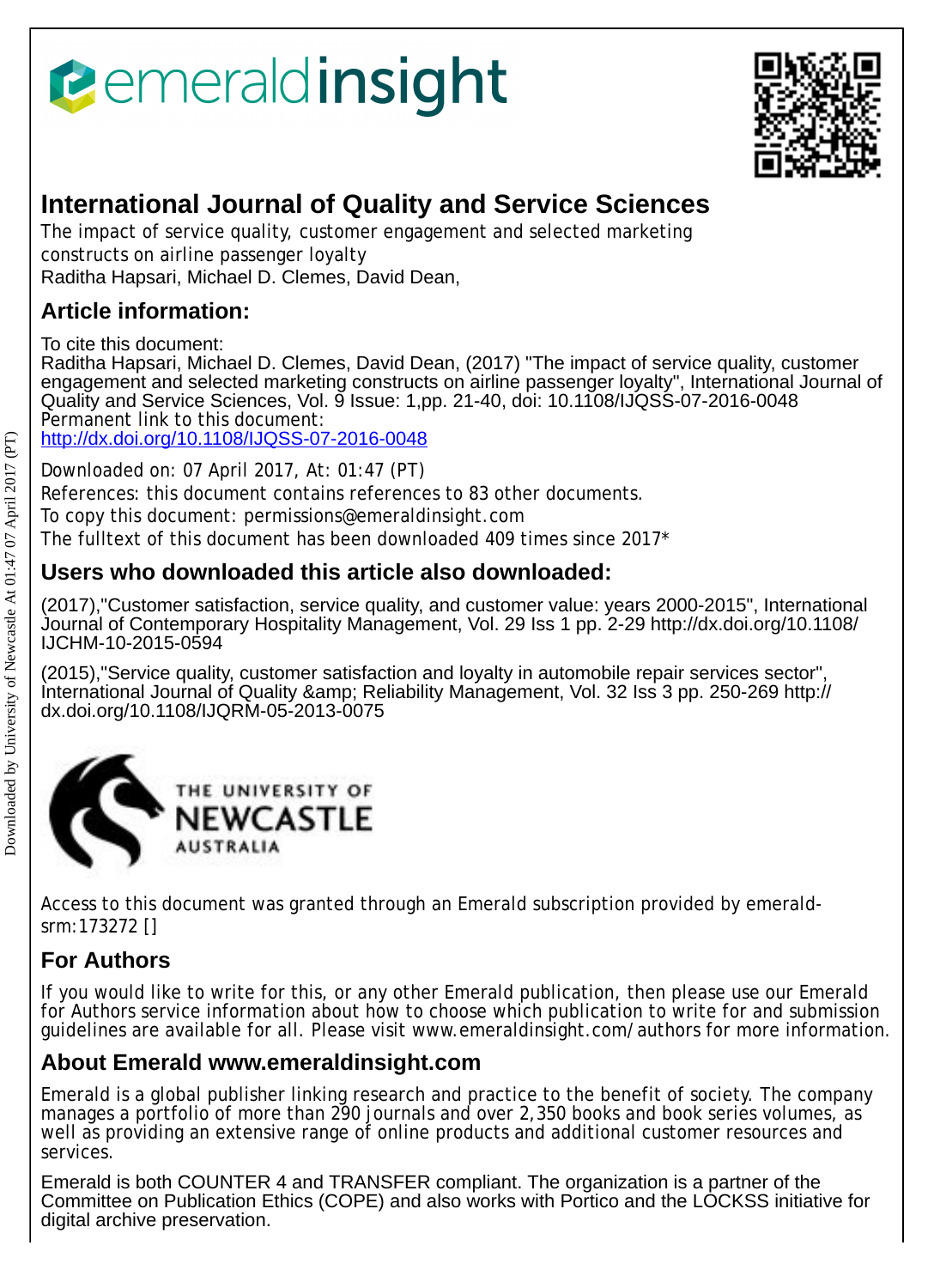\*Related content and download information correct at time of download.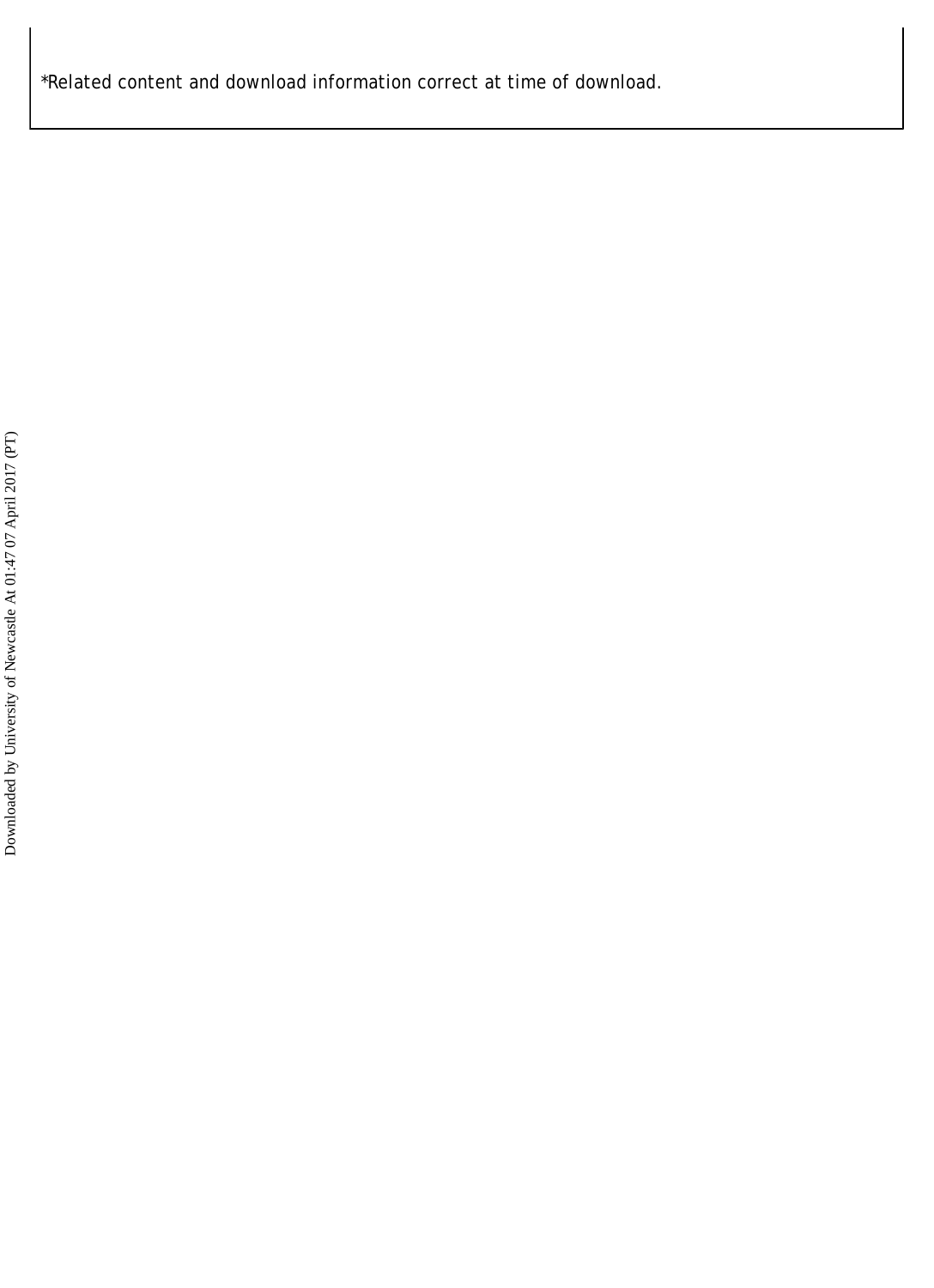## **The impact of service quality, customer engagement and selected marketing constructs on airline passenger loyalty**

Raditha Hapsari

*Faculty of Economics and Business, Brawijaya University, Malang, Indonesia, and*

Michael D. Clemes and David Dean *Faculty of Agribusiness and Commerce, Lincoln University,*

*Lincoln, New Zealand*

#### **Abstract**

**Purpose** – This study aims to empirically analyse the determinants of airline passenger loyalty in the high-frills Indonesian airline industry. The interrelationships among passenger loyalty, customer engagement, customer satisfaction, brand image, perceived value and service quality are identified and discussed.

**Design/methodology/approach** – The perceptions of 250 Indonesian airline passengers were used to examine the interrelationships among the constructs. The data set was analysed using confirmatory factor analysis and structural equation modelling.

**Findings** – The empirical results demonstrate that customer engagement has the most influential effect on passenger loyalty, followed by customer satisfaction. Customer satisfaction has the largest total effect on customer engagement. Service quality, perceived value and customer satisfaction also indirectly affect customer loyalty through mediation.

**Originality/value** – The integration of the customer engagement construct with the other important marketing constructs comprehensively explains the role of customer engagement on customer loyalty. The effects of the important marketing constructs on customer loyalty are not only explained in the direct relationships but also in indirect relationships through mediation.

**Keywords** Customer loyalty, Customer engagement, Structural equation modelling, Airline industry

**Paper type** Research paper

#### **1. Introduction**

Originally, engagement was proposed in the context of human resource management as a psychological connection to improve employee loyalty [\(Schaufeli](#page-20-0) *et al.*, 2002). More recently, scholars have been exploring customer engagement in a marketing context. The customer engagement construct, from a marketing perspective, is conceptualized as a customer's psychological connections with a particular brand [\(Brodie](#page-17-0) *et al.*, 2011). [Vivek](#page-21-0) *et al.* (2012) propose that the psychological connection enables a customer to engage with a particular brand and become more loyal to the brand. [Brodie](#page-17-0) *et al.* (2011) and [Bowden \(2009b\)](#page-17-1) emphasize that keeping customers engaged is essential strategically to increase the number of loyal customers, as loyal customers are instrumental in the value creation process for most organizations.



International Journal of Quality and Service Sciences Vol. 9 No. 1, 2017 pp. 21-40 © Emerald Publishing Limited 1756-669X DOI [10.1108/IJQSS-07-2016-0048](http://dx.doi.org/10.1108/IJQSS-07-2016-0048)

Airline passenger loyalty

Received 8 July 2016 Revised 20 October 2016 Accepted 26 October 2016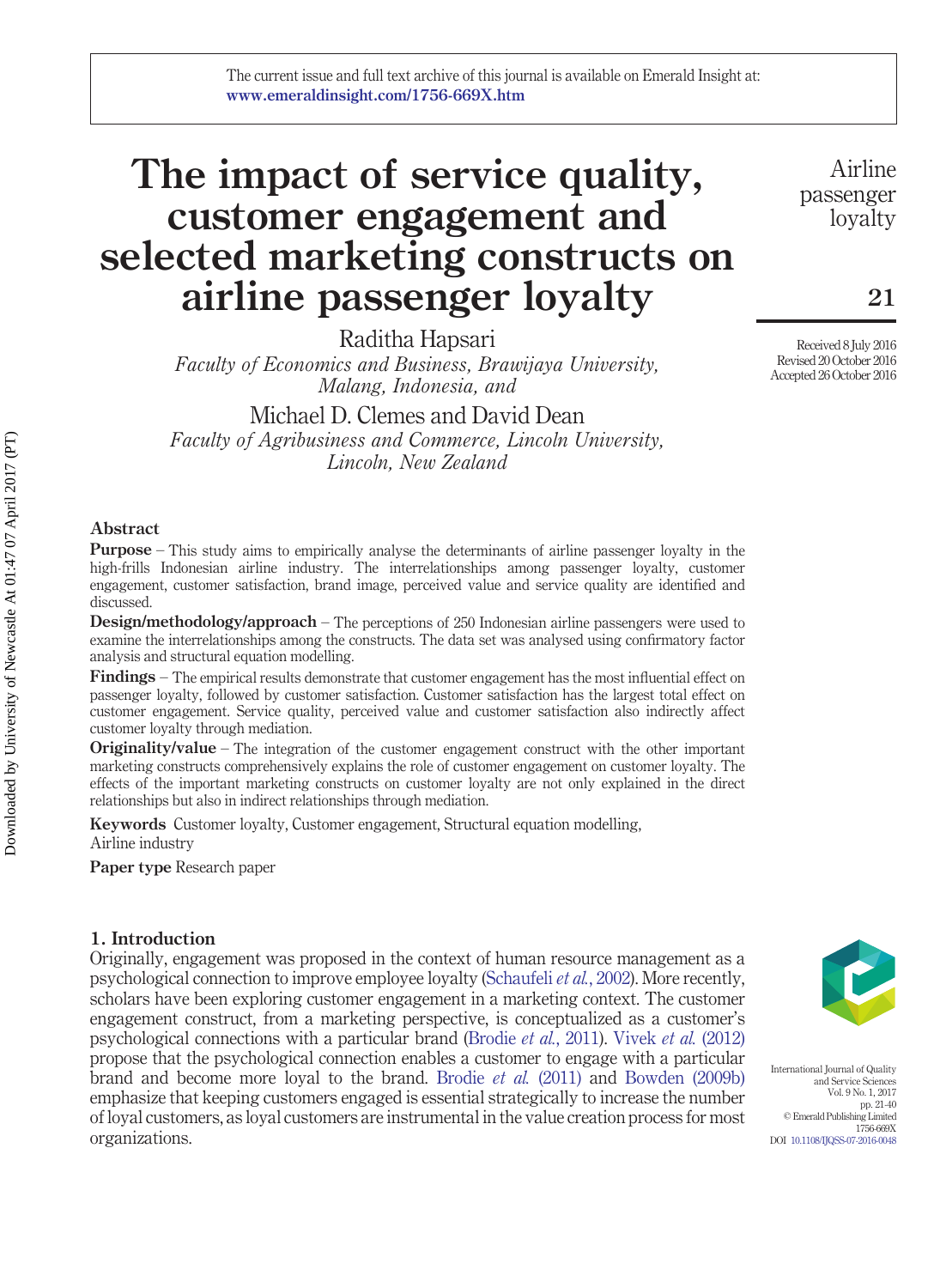However, customer engagement role in the formation of customer loyalty has been investigated in limited empirical studies, despite customer engagement's recent emergence as an important marketing construct [\(Brodie](#page-17-2) *et al.*, 2013; So *et al.*[, 2014\)](#page-20-1). Furthermore, the antecedents of customer engagement have not been extensively examined in the extant literature.

Customer engagement's impact on customer loyalty has been examined and discussed using qualitative and quantitative methods on virtual brand community, utilitarian and hedonic brand [\(Brodie](#page-17-2) *et al.*, 2013; [Hollebeek, 2013\)](#page-19-0), and by combining hotel and airline services using the perceptions from a generic sample (So *et al.*[, 2014\)](#page-20-1). More recently, customer engagement has also been identified as an important component of relationship marketing's extended domain [\(Bowden, 2009a;](#page-17-3) [Brodie](#page-17-0) *et al.*, 2011). [van Doorn](#page-21-1) *et al.* (2010) argue that if an organization can keep its customers highly engaged, the engagement underpins the organization's long-term relationship with their customer base approach that normally results in long-term customer profitability accruing from an increase in loyal customers.

Important higher-order marketing constructs such as service quality, perceived value, customer satisfaction and brand image are often noted as antecedents of customer loyalty [\(Clemes](#page-18-0) *et al.*, 2011; [Cronin](#page-18-1) *et al.*, 2000). The interrelationships between these constructs have also been investigated in comprehensive studies on various service industries [\(Clemes](#page-18-2) *et al.*, [2014,](#page-18-2) [2011;](#page-18-0)[Howat and Assaker, 2013;](#page-19-1) Park *et al.*[, 2006\)](#page-20-2). However, the exact fit of the customer engagement construct as an antecedent of customer loyalty, and its interrelationship with the other higher-order constructs, has not been examined specifically in the high-frills airline industry. Further, to date, no studies have analysed the customer engagement construct and its relationship with the other higher-order marketing constructs in an Association of South East Asian Nations (ASEAN) cultural setting. This current research addresses this research gap by examining the interrelationships between the higher-order marketing constructs, including customer engagement, based on the perceptions of Indonesian passengers travelling on a high-frills airline.

The global airline industry has also focused on improving customer loyalty to increase profitability, as it operates in a very competitive environment [\(Chen and Hu, 2010\)](#page-18-3). For example, the ASEAN is applying an open skies policy in 2015. When this policy is fully operationalized, the competition within the South East Asian airline industry will intensify [\(Forsyth](#page-18-4) *et al.*, 2006). The Indonesian airline industry will need to build their customer base by increasing customer retention numbers to increase the airlines competitive advantage and succeed in the new ASEAN environment [\(Garuda Incar 10 Juta Penumpang ASEAN,](#page-18-5) [2015\)](#page-18-5). The single aviation market will allow the airline companies from the ASEAN countries (Brunei Darussalam, Cambodia, Indonesia, Laos People's Democratic Republic, Malaysia, Myanmar, Philippines, Singapore, Thailand and Vietnam) to fly freely across the member country borders. The open skies policy is designed to enhance tourism and trade between the ASEAN countries. Indonesia is the largest and most populated country in South East Asia, with approximately 250 million people, and is the major airline market in South East Asia [\(Abeyratne, 2014\)](#page-17-4).

#### **2. Literature review and model development**

#### *2.1 Customer loyalty*

Original studies on customer loyalty have defined the construct as a behavioural manifestation that includes re-patronizing or re-buying products/services [\(Jacoby and](#page-19-2) [Kyner, 1973;](#page-19-2) [Tellis, 1988\)](#page-20-3). Recently, studies on customer loyalty are more comprehensive in nature, as scholars have added attitudinal loyalty as a psychological facet of customer loyalty [\(Chiou and Droge, 2006;](#page-18-6) [Gounaris and Stathakopoulos, 2004\)](#page-18-7). [Aydin and Özer \(2005\)](#page-17-5)

**22**

IJQSS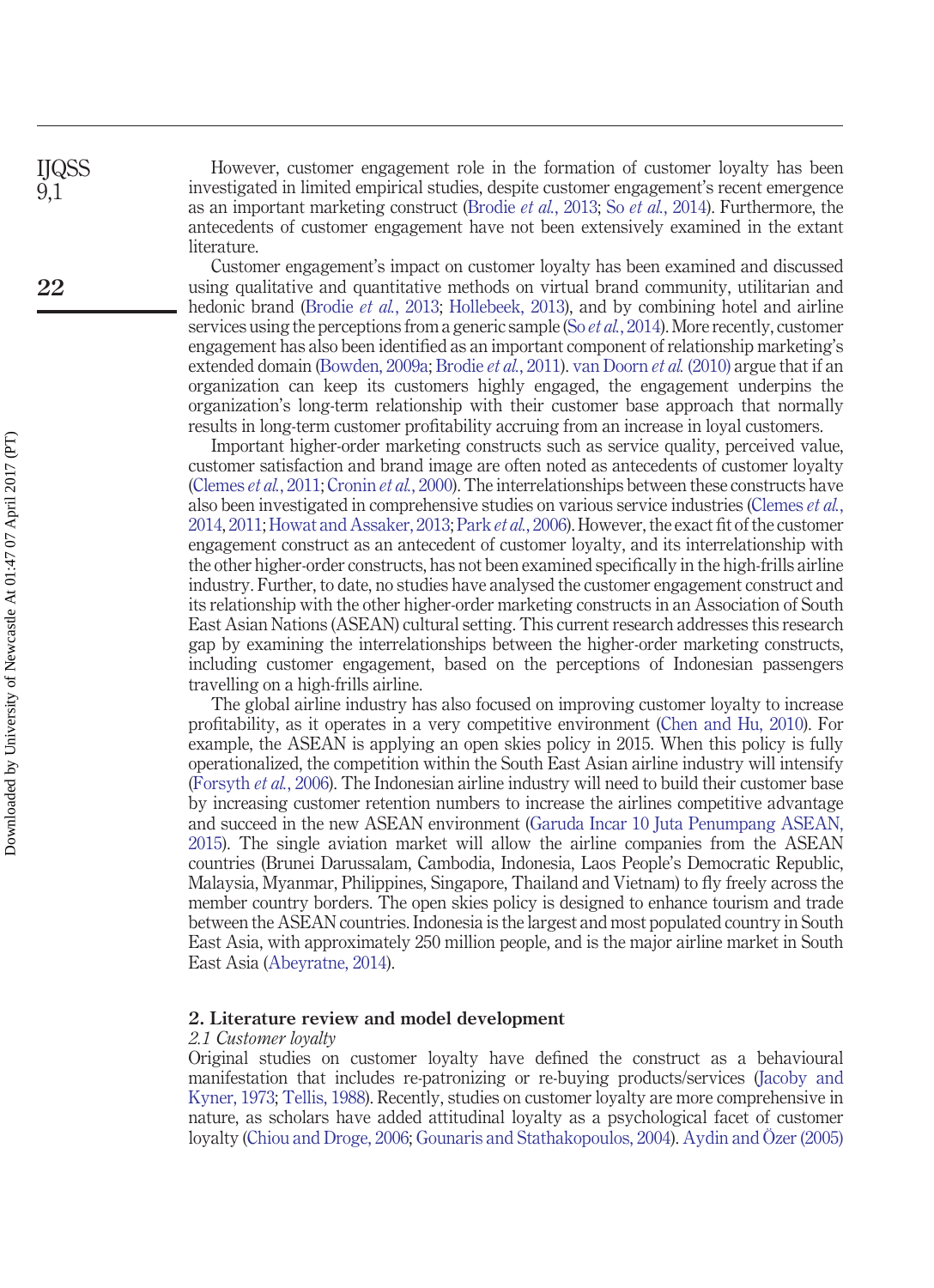characterize customer loyalty by re-purchase intention, resistance to switching to competitors and a willingness to recommend the service to others. This current study measures customer loyalty as a customer's intention to re-patronize and recommend a service to other people and remain loyal to the organization.

#### *2.2 Customer engagement*

So *et al.* [\(2012\)](#page-20-4) identified five dimensions of customer engagement:

- (1) the level of a consumer's perceived unanimity with or sense of belonging to the brand (identification);
- (2) the level of attention which focuses and links with the brand (attention);
- (3) the level of passion and interest with the brand (enthusiasm);
- (4) a pleasurable condition for being very rigorous, happy and deeply absorbed when playing the role of customer of the brand (absorption); and
- (5) the various levels of participation that a customer has with the brand (interaction).

[Bowden \(2009a\)](#page-17-3) and [Brodie](#page-17-0) *et al.* (2011) argue that customer engagement enhances customer loyalty, as a high level of customer's engagement results in customers that have cognitive complacency with a brand. In addition, customers' actual engagement can be considered as a behaviour that comes from rational and emotional senses that can act to entrench customer loyalty to a service company [\(Bowden, 2009a\)](#page-17-3). Furthermore, So *et al.* [\(2012\)](#page-20-4) report that customer engagement significantly affects customers' intentions to recommend the brand to other people and re-patronize the service.

Thus, the first hypothesis is proposed:

*H1*. There is a significant relationship between customer engagement and customer loyalty.

#### *2.3 Service quality*

[Gronroos \(1984\)](#page-18-8) argued that service quality was the outcome of the evaluation process where the perceived service and the expected service were compared. Service quality has also been described as a form of attitude, as it is a global judgement on the superiority of the service provided by an organization [\(Parasuraman](#page-20-5) *et al.*, 1988). Service quality has been the focus of numerous studies since its early conceptualizations, as delivering positive levels of service quality creates a competitive advantage for an organization [\(Clemes](#page-18-2) *et al.*, 2014; [Ladhari,](#page-19-3) [2008\)](#page-19-3).

The relationships between service quality and constructs such as perceived value, brand image and customer satisfaction have been discussed in the literature and tested in a number of studies [\(Bloemer](#page-17-6) *et al.*, 1998; Hu *et al.*[, 2009;](#page-19-4) [Tam, 2004\)](#page-20-6). The results of these studies suggest that service quality drives customers' perceived value if the quality of service they received exceeds their expectations. The better the service quality, the higher the customers' perceived value [\(Tam, 2004\)](#page-20-6).

The second hypothesis is:

*H2*. There is a direct significant positive relationship between service quality and perceived value.

In the context of the relationship between service quality and brand image, [Grönroos \(1984](#page-18-8) and [2000\)](#page-18-9) explains that service quality is the most important variable that influences customer perceptions of brand image. [Saleem and Raja \(2014\)](#page-20-7) and [Kandampully](#page-19-5) *et al.* (2011) investigate the interrelationships between service quality and brand image in Pakistani passenger loyalty

Airline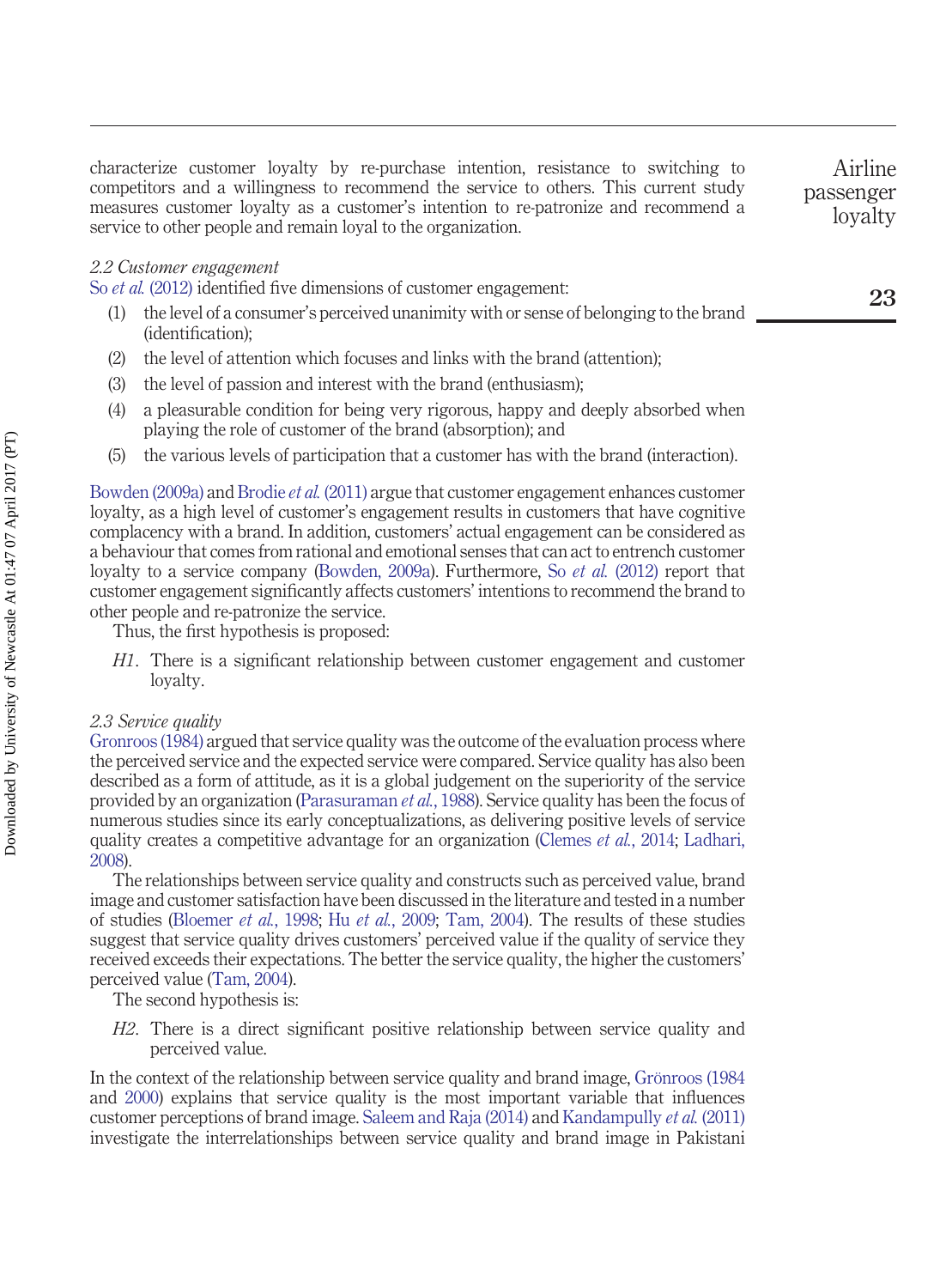hotels and Mauritian hotels, respectively. Both studies report that service quality has a positive effect on brand image. In the air transport industry, the significant effect of service quality on brand image is also reported in studies by [Okeudo and Chikwendu \(2013\),](#page-20-8) [Zins](#page-21-2) [\(2001\)](#page-21-2) and Park *et al.* [\(2006\).](#page-20-2)

The third hypothesis is:

*H3*. There is a direct significant positive relationship between service quality and brand image.

Service quality is identified as a robust predictor of customer satisfaction [\(Clemes](#page-18-2) *et al.*, 2014; [Dagger](#page-18-10) *et al.*, 2007). [Oliver \(1980\)](#page-20-9) developed the expectancy disconfirmation theory, arguing that customer behavioural loyalty is triggered when a customer buys a product or service he or she needs and the quality of the product or service exceeds his or her expectations. Customers who have experienced some level of quality when they receive a service will decide whether they are satisfied or not [\(Bloemer](#page-17-6) *et al.*, 1998).

The fourth hypothesis is:

*H4*. There is a direct significant positive relationship between service quality and customer satisfaction.

Service quality can also enhance customers' perceptions of brand image and boost their loyalty [\(Dagger](#page-18-10) *et al.*, 2007; Lai *et al.*[, 2009;](#page-19-6) [Saha and Theingi, 2009\)](#page-20-10). Once customers experience superior service quality, their perception of that brand increases and they normally consider re-purchasing the service and recommending it to others.

The fifth hypothesis is:

*H5*. There is a direct significant positive relationship between service quality and customer loyalty.

#### *2.4 Perceived value*

Perceived value is described as the comparison between the cost (time, money and energy) given and the benefits received by the customers [\(Zeithaml](#page-21-3) *et al.*, 2013). [Tam \(2004\)](#page-20-6) suggests that if customers perceive that the value or quality of a service received exceeds the costs of obtaining that service, it will result in high satisfaction and consequently may positively affect loyalty.

Several studies indicate that customer perceived value is a strong predictor of customer satisfaction. [Lai and Chen \(2011\)](#page-19-7) find that customer perceived value has a positive effect on customer satisfaction: the higher the perception of value offered, the higher the satisfaction of public transport users. In a study on the Taiwanese hotel industry, [Clemes](#page-18-11) *et al.* (2009) demonstrate that guests' satisfaction is significantly affected by their perceptions of the value obtained. Moreover, [McDougall and Levesque \(2000\)](#page-19-8) report that perceived value is the strongest antecedent of customer satisfaction in an empirical study on restaurants, auto repair, hairstyling and dental services.

The sixth hypothesis is:

*H6*. There is a direct significant positive relationship between perceived value and customer satisfaction.

[Yang and Peterson \(2004\)](#page-21-4) note that perceived value is the driver of customer loyalty in e-commerce. Similarly, [Chen and Hu \(2010\)](#page-18-3) report a strong effect of perceived value on customer loyalty in a study on coffee outlets in Melbourne. Lai *et al.* [\(2009\)](#page-19-6) and [Yang](#page-21-5) *et al.* [\(2011\)](#page-21-5) suggest that more attention should be paid to the perceived value construct by service providers, as it influences customer satisfaction and customer loyalty. In the airline industry,

IJQSS 9,1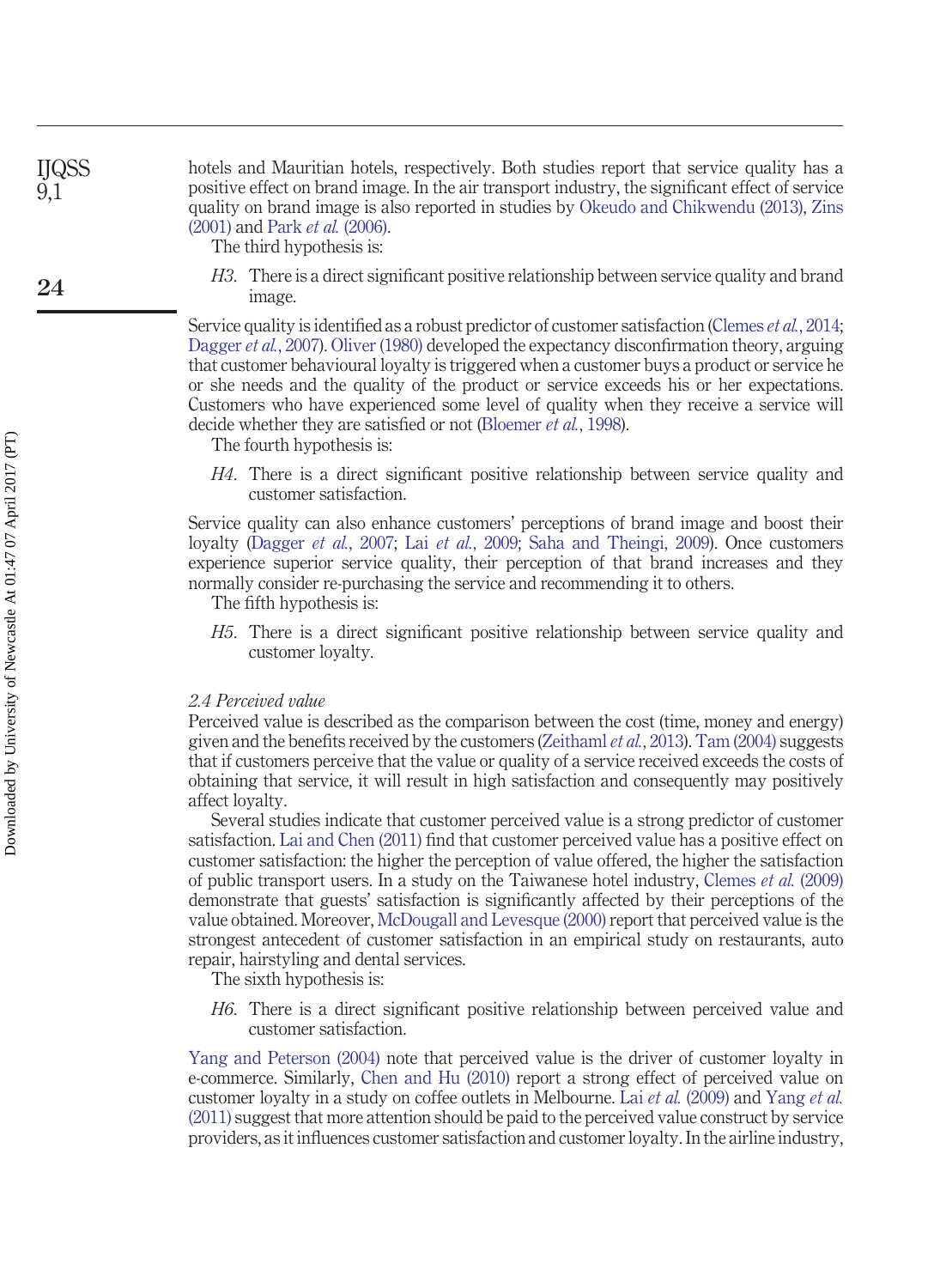perceived value is also noted as a significant antecedent of passenger loyalty [\(Park](#page-20-2) *et al.*, [2006\)](#page-20-2).

The seventh hypothesis is:

*H7*. There is a direct significant positive relationship between perceived value and customer loyalty.

Customer perceived value is also recognized as the antecedent of customer engagement. [Brodie](#page-17-0) *et al.* (2011) explain that perceived value has the potential to drive customer engagement. [Verma](#page-21-6) *et al.* (2012) point out that the social and brand interaction values positively influence customer engagement with those who have a social media fan page. Once customers receive positive value from a service provider, they may be motivated to form a higher level of engagement with the service provider, either to receive more value in future transactions or for psychological reasons [\(Brodie](#page-17-2) *et al.*, 2013).

The eighth hypothesis is:

*H8*. There is a direct significant positive relationship between perceived value and customer engagement.

#### *2.5 Customer satisfaction*

[Rust and Oliver \(1994,](#page-20-11) p. 2) view customer satisfaction as "a summary cognitive and affective reaction to a service incident that results from the comparison of customers' perceptions of service quality with their expectations of service performance".

Customers who are satisfied with a product or service tend to have a good perception of the brand [\(Nguyen and LeBlanc, 1998;](#page-20-12) [Saleem and Raja, 2014\)](#page-20-7). Amin *et al.* [\(2013\)](#page-17-7) report a significant relationship between customer satisfaction and brand image in Islamic banking in Malaysia. In hotels and resorts, customer satisfaction also significantly positively affects brand image [\(Faullant](#page-18-12) *et al.*, 2008; Hu *et al.*[, 2009;](#page-19-4) [Saleem and Raja, 2014\)](#page-20-7).

The ninth hypothesis is:

*H9*. There is a direct significant relationship between customer satisfaction and brand image.

Several studies also indicate that customer satisfaction is a robust predictor of customer engagement. [van Doorn](#page-21-1) *et al.* (2010) contend that the customers who are satisfied with the service provided will be more likely to have a long, enhanced interaction with the company. Furthermore, once customers find that a company can meet their needs and satisfy them, then they may experience pride and confidence in the brand, believe in its integrity and have a passion towards the brand [\(Brodie](#page-17-0) *et al.*, 2011).

The tenth hypothesis is:

*H10*. There is a direct significant relationship between customer satisfaction and customer engagement.

Customer satisfaction is also likely to impact on loyalty. Hu *et al.* [\(2009\)](#page-19-4) and Jen *et al.* [\(2011\)](#page-19-9) observe that satisfied customers tend to be loyal, reflected by favourable behavioural intention. [Jaiswal and Niraj \(2011\)](#page-19-10) and [Yuksel](#page-21-7) *et al.* (2010) illustrate that customer satisfaction significantly and positively affects customer loyalty.

The eleventh hypothesis is:

*H11*. There is a direct significant relationship between customer satisfaction and customer loyalty.

Airline passenger loyalty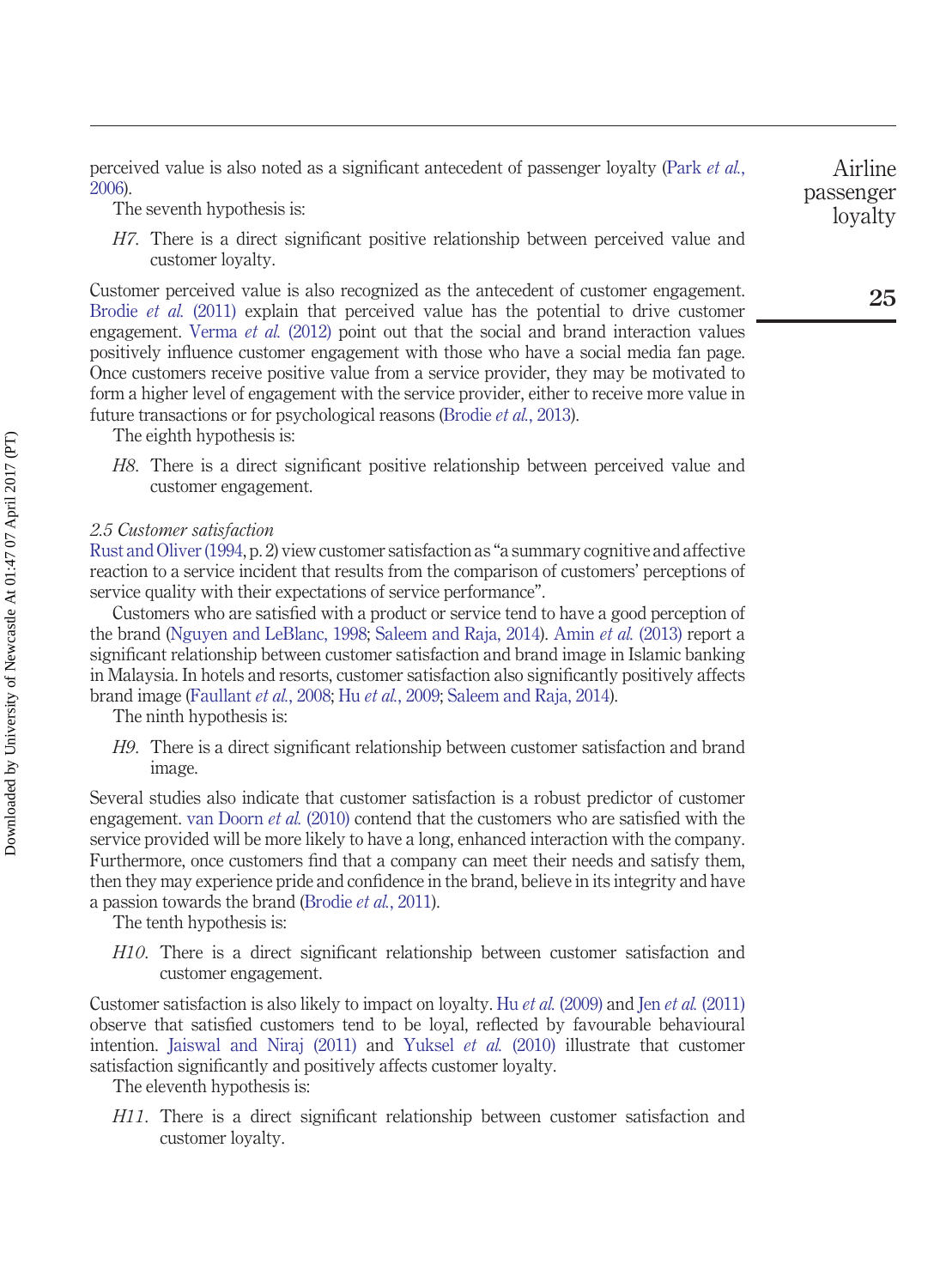*2.6 Brand image* IJQSS

> [Keller \(2013,](#page-19-11) p. 3) explains that brand image is a "perception about a brand as reflected by the brand associations held in a consumer's memory". Yang *et al.* [\(2011\)](#page-21-5) report that airline image has a significant positive influence on loyalty, as reflected in the behavioural intentions of Taiwanese air travellers. Therefore, the next hypothesis is:

*H12*. There is a direct significant relationship between brand image and customer loyalty.

Conceptually, brand image also has a positive relationship with customer engagement [\(van](#page-21-1) [Doorn](#page-21-1) *et al.*, 2010). [De Matos and Rossi's \(2008\)](#page-18-13) findings indicate that the higher a brand's reputation, the more likely it is that customers will be engaged with the brand in positive ways.

The next hypothesis is:

*H13*. There is a direct significant relationship between brand image and customer engagement.

#### *2.7 The indirect effects among the investigated constructs*

Perceived value is reported to mediate the relationship between service quality and customer loyalty in various industries [\(Cronin](#page-18-1) *et al.*, 2000; Kuo *et al.*[, 2013\)](#page-19-12). Hu *et al.* [\(2009\)](#page-19-4) note that brand image mediates the relationship between service quality and customer loyalty. Several studies also note that customer satisfaction plays a mediating role between service quality and customer loyalty [\(Bloemer](#page-17-6) *et al.*, 1998; [Caruana, 2002;](#page-17-8) Kuo *et al.*[, 2013\)](#page-19-12). Thus, we hypothesize:

*H14a*. Perceived value mediates the effect of service quality on customer loyalty.

*H14b*. Brand image mediates the effect of service quality on customer loyalty.

*H14c*. Customer satisfaction mediates the effect of service quality on customer loyalty.

The theory of reasoned action by [Ajzen and Fishbein \(1980\)](#page-17-9) shows that an affective variable plays a mediating role between cognitive and conative variables. Perceived value, as a determinant of customer loyalty, not only has a direct effect but also has an indirect effect on customer loyalty. [Patterson and Spreng \(1997\)](#page-20-13) found that the effect of perceived value on loyalty was mediated by customer satisfaction. The mediating role of customer satisfaction on the relationship between perceived value and customer loyalty is also supported in studies by Eggert [and Ulaga \(2002\),](#page-18-14) Lam *et al.* [\(2004\)](#page-19-13) and [Lin and Wang \(2006\).](#page-19-14)

In this current study, perceived value (a cognitive variable) is projected to be mediated by customer satisfaction (an affective variable) to affect customer loyalty (a conative variable).

Thus, the following hypotheses are formulated:

*H15a*. Customer satisfaction mediates the effect of perceived value on customer loyalty.

*H15b*. Customer engagement mediates the effect of perceived value on customer loyalty.

The next two hypotheses refer to direct relationships proposed between customer satisfaction, brand image and customer loyalty. There is evidence that customer engagement performs a mediating role in the relationship between customer satisfaction and customer loyalty [\(Bowden, 2009;](#page-17-3) [Brodie](#page-17-0) *et al.*, 2011, [2013;](#page-17-2) [van Doorn](#page-21-1) *et al.*, 2010).

Therefore:

*H16*. Customer engagement mediates the relationship between customer satisfaction and customer loyalty.

9,1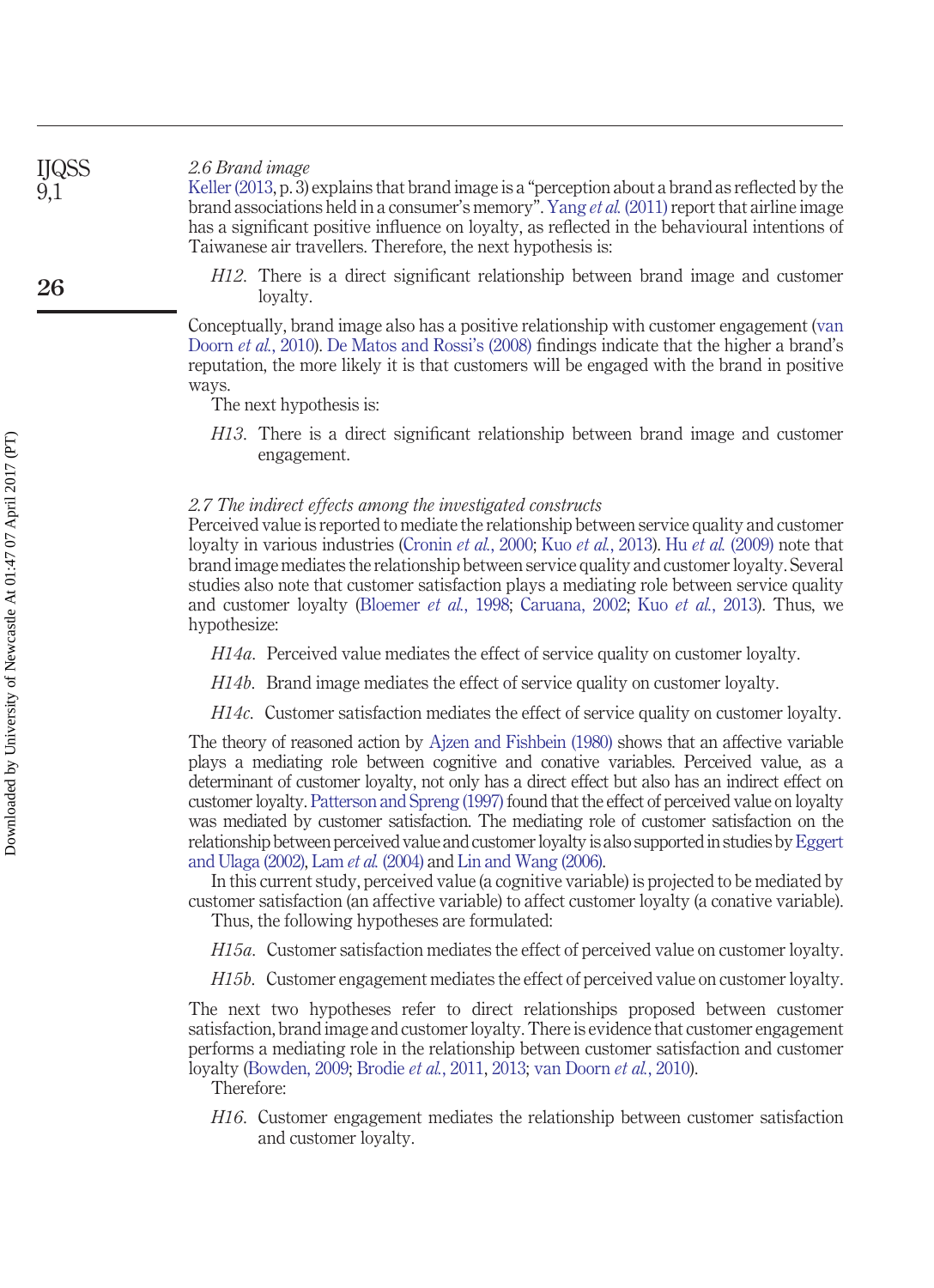*H17*. Customer engagement mediates the relationship between brand image and customer loyalty.

#### *3. Research design*

The questionnaire applied in this current research was designed following an extensive review of the literature and based on information obtained from focus group interviews [\(Figure 1\)](#page-8-0). The literature review produced scales for the perceived value, brand image, passenger satisfaction and passenger loyalty, as these scales have been developed and applied in marketing research on a variety of service industries and cultural settings. However, the Indonesian context may contain unique customer and cultural characteristics that influence customers' perceptions of service quality and customer engagement. So *et al.* [\(2012\)](#page-20-4) developed a scale of customer engagement for tourism brands that was adapted in this current study. Focus group discussions were also conducted to facilitate the development of the service quality measurement items and the scale for costumer engagement.

The focus group discussions began when the researcher informed the participants about the main objectives of the group discussions and the domain of the constructs under investigation. Participants were asked to list all of the factors that formed their perceptions of Indonesian airline service quality. In the next step, participants were asked to evaluate their experience flying with Indonesian airlines. This step was conducted to help ensure that no important factors were omitted from the discussions. The same process was followed to generate valid measurement items for the customer engagement construct. First, the domain of the customer engagement construct was explained and then participants were asked to list any kind of behaviour or attitude that related to a personal connection with a brand. The final step was designed to generate a discussion about participants' opinions on the measurement of other operationalized constructs that were generated from the literature review. The items used for perceived value, brand image, customer satisfaction and customer loyalty were presented and participants were asked for their opinions. A discussion followed and those items that were written clearly and easily understood were accepted. The items that were not



<span id="page-8-0"></span>**Figure 1.** The conceptual research model

Airline passenger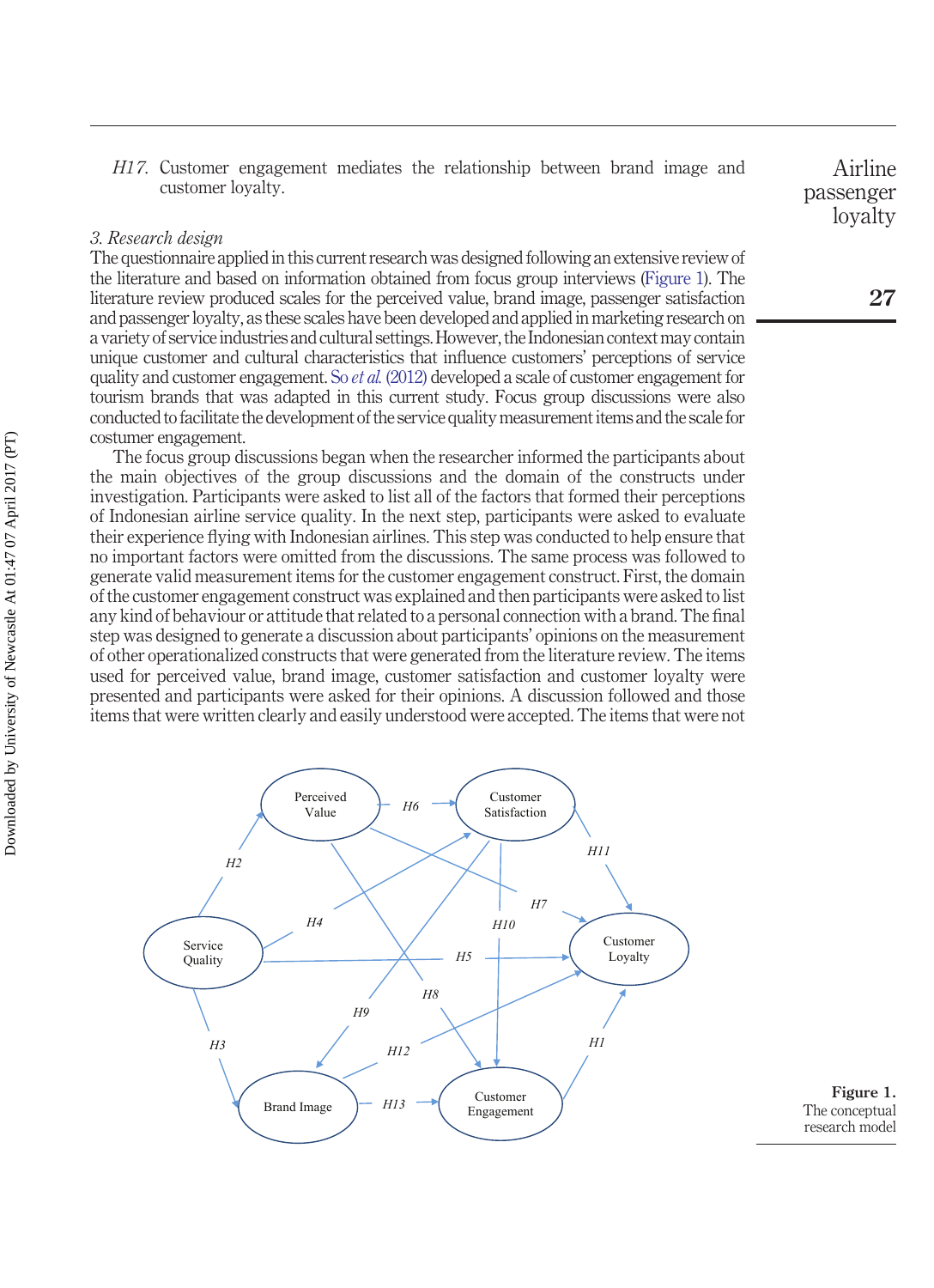clear in meaning or interpretation were re-phrased to better represent the construct under investigation.

Prior to distributing the final survey, a pre-test and pilot test were conducted to improve the face and content validity of the initial version of the survey instrument. Face and content validity assessment for the initial version of the survey instrument was performed using a two-step process. The first step involved asking two service marketing experts and two airline industry experts to review the instrument and ensure the items were an adequate and thorough representation of the constructs under investigation. The second step involved asking a representative group of airline passengers to review the survey questions and make comments on the instrument.

A convenience sample was drawn from 30 customers of a five-star Indonesian airline. Respondents taking part in the pilot study were encouraged to make comments and suggestions on any statements they thought were ambiguous or difficult to categorize. Some minor modifications of the questionnaire, such as clarifying the meaning of sentences and using appropriate words, were made following the results of the pre-test. The original design of the questionnaire was in English, and a translation/back translation method was applied to obtain accurate responses from Indonesian airline passengers [\(Willgerodt](#page-21-8) *et al.*, 2005).

All items in the questionnaire used a standard seven-point Likert-type scale ranging from Strongly Disagree (1) to Strongly Agree (7). See [Table II](#page-11-0) for a summary of the items [\(Hair](#page-18-15) *et al.*[, 2010\)](#page-18-15). A performance-based measurement was used in this study to assess the interrelationship between the constructs [\(Cronin and Taylor, 1994\)](#page-18-16).

The research sample was drawn from the customers of the only five-star airline in Indonesia. A face-to-face survey was conducted in airports in Surabaya and Malang, Indonesia, using a convenience sampling approach. Convenience sampling was used in this study because an important component of the research is testing the theory on the interrelationship between the six marketing constructs. In addition, the large number of observations required and resource limitations made convenience sampling the most suitable sampling method [\(Zikmund and Babin, 2010\)](#page-21-9).

Three hundred questionnaires were distributed to potential respondents. Potential participants were told that they could withdraw from the study at any time, and 29 participants took this option and did not complete the questionnaire. Twenty-one of the returned questionnaires were excluded, as they were incomplete or not suitable for use, resulting in a total of 250 useable responses.

The data collected from the survey were analysed using the programs: SPSS 22 and AMOS 22. To ensure that the data set was free of early-late response bias, Levene's test for equality of variances and *t*-test for equality of means were conducted [\(Armstrong and](#page-17-10) [Overton, 1977\)](#page-17-10). The results indicate no response bias between early and the late respondents. Missing values accounted for less than 5 per cent and appeared in a non-systematic random pattern. The mean substitution method was used to substitute all missing values [\(Hair](#page-18-15) *et al.*, [2010\)](#page-18-15).

The first stage of the empirical investigation involved performing confirmatory factor analysis (CFA), which is applied to test if the model specification fits and matches the actual condition or sample [\(Harrington, 2008\)](#page-19-15). Structural equation modelling (SEM) was conducted in the second step. SEM was used to test *H1* to *H17* on the interrelationships between customer loyalty, customer engagement, service quality, perceived value, customer satisfaction and brand image.

#### **4. Results**

The demographic characteristics of the respondents are displayed in [Table I.](#page-10-0)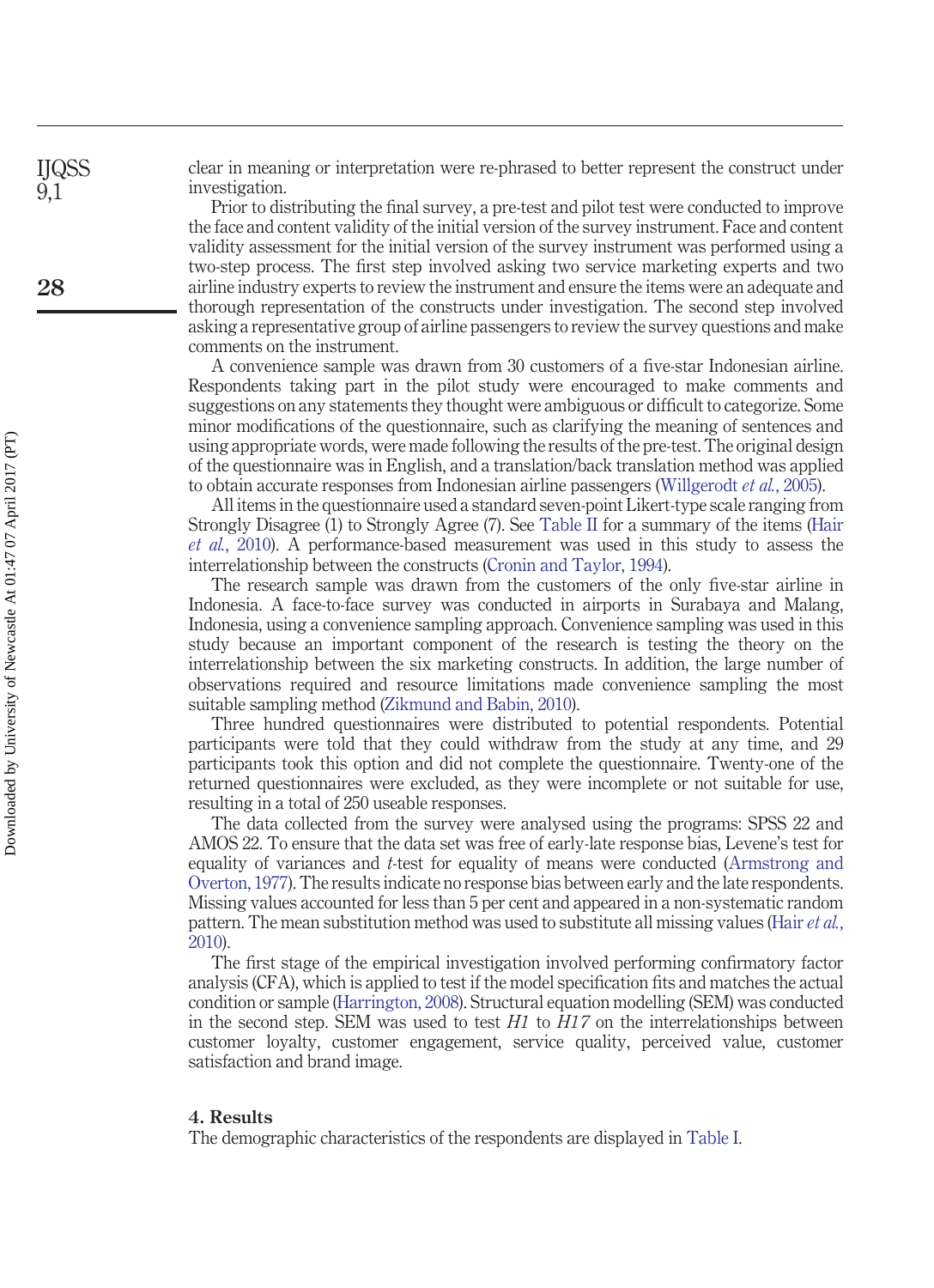<span id="page-10-0"></span>

|                   | Characteristic     | Frequency | $(\%)$ | Airline<br>passenger |
|-------------------|--------------------|-----------|--------|----------------------|
| Gender            | Male               | 146       | 58.4   | loyalty              |
|                   | Female             | 104       | 41.6   |                      |
| Age (years)       | 18-25              | 65        | 26     |                      |
|                   | 26-35              | 119       | 47.6   |                      |
|                   | 36-45              | 31        | 12.4   |                      |
|                   | 46-55              | 27        | 10.8   | 29                   |
|                   | Over 55            | 8         | 3.2    |                      |
| Education         | High school        | 78        | 31.2   |                      |
|                   | Diploma            | 37        | 14.8   |                      |
|                   | Bachelor degree    | 100       | 40.0   |                      |
|                   | Master degree      | 31        | 12.4   |                      |
|                   | Doctoral degree    | 7         | 2.8    |                      |
| Occupation        | Professional       | 49        | 19.6   |                      |
|                   | Student            | 27        | 10.8   |                      |
|                   | Retired            | 3         | 1.2    |                      |
|                   | Housewife          | 20        | 8      |                      |
|                   | Business owner     | 50        | 20     |                      |
|                   | Government officer | 97        | 38.8   |                      |
|                   | Other              | 4         | 1.6    |                      |
| Loyalty programme | Member             | 119       | 47.6   | Table I.             |
|                   | Non-member         | 131       | 52.4   | Demographic          |
| Travel purpose    | <b>Business</b>    | 137       | 54.8   | characteristics of   |
|                   | Leisure            | 113       | 45.2   | respondents          |

The CFA conducted on the original measurement model indicated unfit indices  $(\chi^2/df: 3.030,$ PGFI: 0.725 0.646 GFI: 0.690, RMSEA: 0.090, SRMR: 0.039, NFI: 0.858, CFI: 0.844). The result required a model modification to improve the goodness-of-fit indices, as they were not in acceptable ranges. An improvement in model fit may be achieved by deleting 20 per cent or less from the total items, measuring each construct and then re-specifying the model [\(Hair](#page-18-15) *et al.*[, 2010\)](#page-18-15). The high value of the modification indices (MI) indicated that two items were redundant and needed to be deleted.

The model modification was completed by removing one item from the service quality, perceived value, customer satisfaction, brand image and customer loyalty constructs, and two items measuring the customer engagement construct. The model modification resulted in a good model fit ( $x^2/df = 1.400$ ; PGFI = 0.734; GFI = 0.868; RMSEA = 0.040; SRMR = 0.038; NFI =  $0.893; CFI = 0.967.$ 

The discriminant validity test was also conducted, resulting in acceptable average variance extract (AVE) and construct reliability (CR). [Table II](#page-11-0) shows the factor loading, AVE, CR and Cronbach's alpha values for the investigated constructs.

The results of hypothesis tests are shown in [Tables III](#page-13-0) and [IV.](#page-13-1)

[Table III](#page-13-0) shows the results of hypothesis tests on the direct relationships among the constructs. From the 13 hypotheses formulated, eight are supported, as the *p* values are less than 0.05, and the remaining five are not supported, as the  $p$  values are greater than 0.05. Furthermore, the results demonstrate largest estimate value (0.861) is the relationship between customer satisfaction and customer engagement.

The results of the indirect relationships' tests are presented in [Table IV.](#page-13-1) There are seven hypotheses relating the indirect relationships among constructs. Six hypotheses are accepted based on [Baron and Kenny's \(1986\)](#page-17-11) mediation test. There are three types of mediation effects. Partial mediation occurs when the exogenous variable (X) is significantly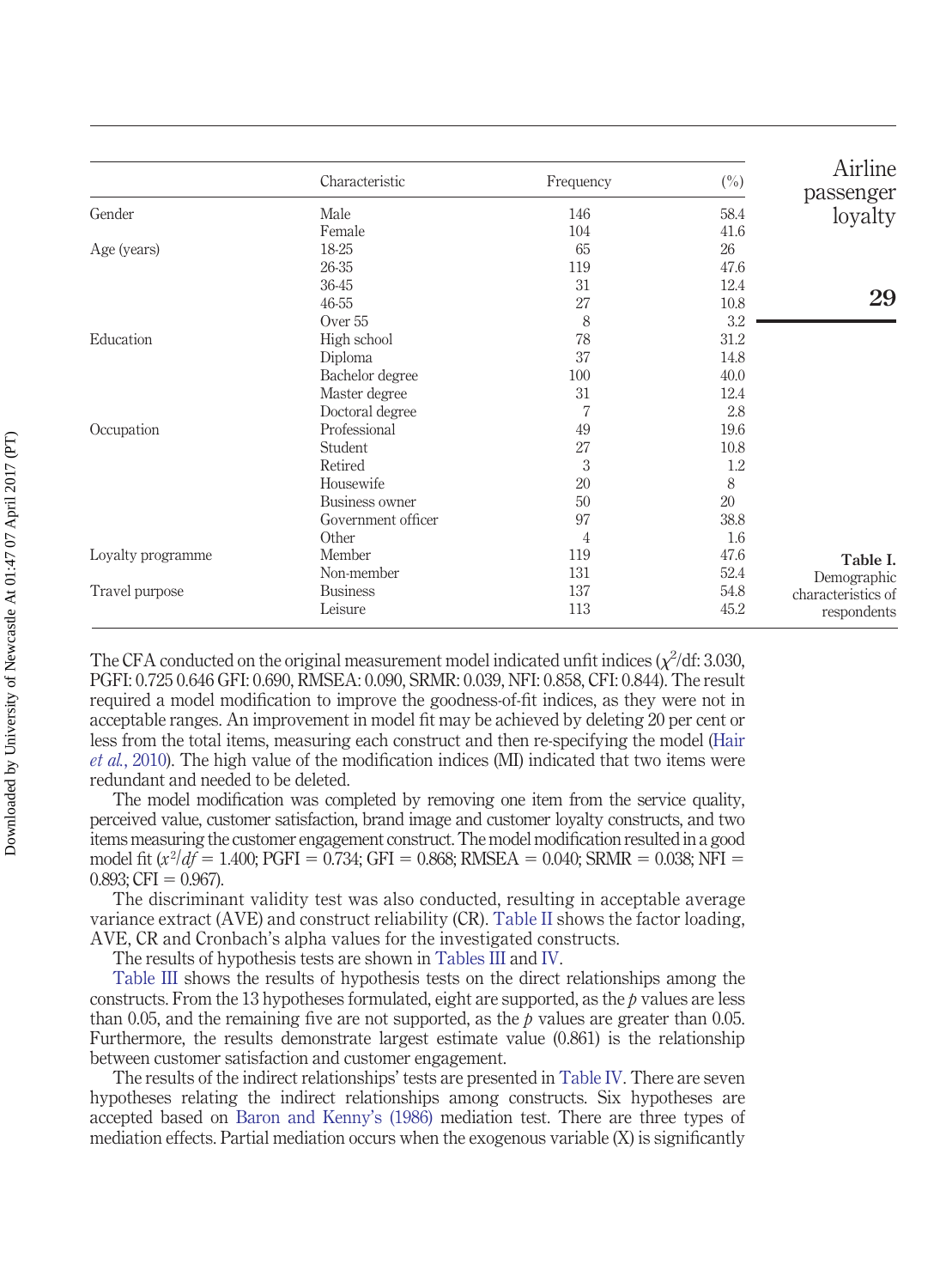<span id="page-11-0"></span>

|                                         | Item description                                                                                                                                                                                                | Factor loading | <b>CR</b> | AVE  | Cronbach's alpha   |
|-----------------------------------------|-----------------------------------------------------------------------------------------------------------------------------------------------------------------------------------------------------------------|----------------|-----------|------|--------------------|
|                                         | Customer loyalty (Mean $=$ 5.87)<br>CL1. I intend to say positive thing about<br>this airline to other people                                                                                                   | 0.79           |           |      |                    |
| 30                                      | CL2. I intend to fly with this airline<br>again in the future                                                                                                                                                   | 0.75           |           |      |                    |
|                                         | CL3. I intend to encourage relatives and<br>friends to fly with this airline<br>CL5. Overall, given the other choices of                                                                                        | 0.82           |           |      |                    |
|                                         | airline companies, I will remain flying<br>with this airline<br>Sources: Brodie et al. (2009), Chen and<br>Chang (2008), Hu et al. (2009), Nadiri<br><i>et al.</i> (2008), Saha (2009), So <i>et al.</i> (2012) | 0.80           | 0.89      | 0.62 | 0.87               |
|                                         | Customer engagement (Mean $=$ 5.87)<br>CE1. I am proud of this airline's success<br>CE2. When someone praises this airline,                                                                                     | 0.68           |           |      |                    |
|                                         | it feels like a personal compliment                                                                                                                                                                             | 0.68           |           |      |                    |
|                                         | CE3. I am passionate about this airline                                                                                                                                                                         | 0.72           |           |      |                    |
|                                         | CE5. I pay a lot of attention to any<br>information about this airline<br>CE7. When interacting with this airline,                                                                                              | 0.71           |           |      |                    |
|                                         | it is difficult to detach myself                                                                                                                                                                                | 0.68           |           |      |                    |
|                                         | CE8. I am immersed in my interaction<br>with this airline<br>CE9. I am someone who enjoys                                                                                                                       | 0.77           |           |      |                    |
|                                         | interacting with like-minded others that<br>fly with this airline<br>CE10. In general, I thoroughly enjoy                                                                                                       | 0.71           |           |      |                    |
|                                         | exchanging ideas with other people that<br>fly with this airline<br>Sources: So et al. (2012)                                                                                                                   | 0.73           | 0.89      | 0.50 | 0.91               |
|                                         | Service quality (Mean $=$ 5.87)<br>SQ1. The staff of this airline deliver                                                                                                                                       |                |           |      |                    |
|                                         | superior services                                                                                                                                                                                               | 0.79           |           |      |                    |
|                                         | SQ2. Overall, the in-flight facilities in<br>this airline are excellent<br>SQ3. This airline has a convenient flight                                                                                            | 0.73           |           |      |                    |
|                                         | schedule                                                                                                                                                                                                        | 0.86           |           |      | 0.91               |
|                                         | SQ4. This airline has convenient<br>reservation and ticketing systems<br>SQ5. This airline offers an excellent                                                                                                  | 0.75           |           |      |                    |
|                                         | security system                                                                                                                                                                                                 | 0.78           |           |      |                    |
| Table II.                               | SQ6. I feel safe when I fly with this<br>airline<br>SQ7. This airline offers excellent                                                                                                                          | 0.82           | 0.92      | 0.62 |                    |
|                                         | baggage handling services<br>Sources: Chen and Chang (2008), Gilbert<br>and Wong (2003), Saha (2009), Teye and                                                                                                  | 0.77           |           |      |                    |
| Validity and reliability<br>assessments | Leclerc $(1998)$                                                                                                                                                                                                |                |           |      | <i>(continued)</i> |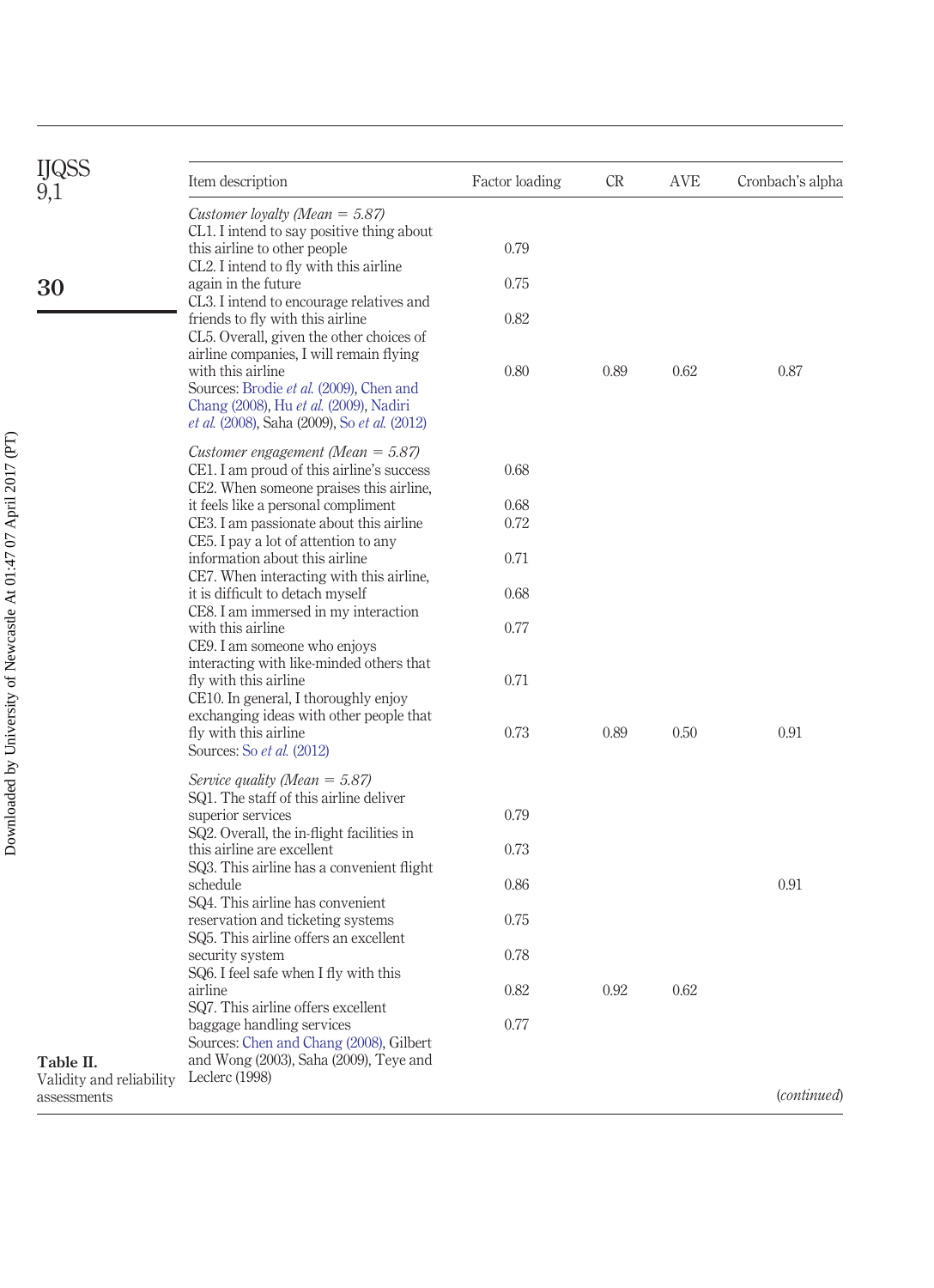| Item description                                                                                                                                                                                          | Factor loading | <b>CR</b>              | <b>AVE</b> | Cronbach's alpha | Airline<br>passenger |
|-----------------------------------------------------------------------------------------------------------------------------------------------------------------------------------------------------------|----------------|------------------------|------------|------------------|----------------------|
| Perceived value (Mean = $5.52$ )<br>PV1. Considering the ticket price I paid<br>for the airline, I believe that the airline                                                                               |                |                        |            |                  | loyalty              |
| offers excellent services<br>PV3. Compared to what I have given up<br>(including money, energy, time and                                                                                                  | 0.85           |                        |            |                  | 31                   |
| effort), the overall service of this airline<br>is excellent<br>PV4. Overall, this airline offers good                                                                                                    | 0.85           |                        |            |                  |                      |
| value for money                                                                                                                                                                                           | 0.84           |                        |            |                  |                      |
| PV5. Overall, this airline's services and<br>goods are valuable<br>Sources: Brodie et al. (2009), Chen (2008),<br>Cronin et al. (2000), Patterson and<br>Spreng (1997), Ryu et al. (2008), Saha<br>(2009) | 0.80           | $\overline{0}$ .<br>90 | 0.70       | 0.91             |                      |
| Brand image (Mean = $5.01$ )                                                                                                                                                                              |                |                        |            |                  |                      |
| BI1. I believe that this airline has a<br>better image than its competitors                                                                                                                               | 0.86           |                        |            |                  |                      |
| BI2. This airline has a good reputation<br>for safety                                                                                                                                                     | 0.82           |                        |            |                  |                      |
| BI3. I have always had a good<br>impression of this airline                                                                                                                                               | 0.83           |                        |            |                  |                      |
| BI5. Overall, I believe that this airline<br>has a positive image in the market place<br>Sources: Echtner and Ritchie (1991),<br>Kandampully and Suhartanto (2003),<br>Low and Lamb (2000)                | 0.82           | 0.89                   | 0.68       | 0.93             |                      |
| Customer satisfaction (Mean = $5.65$ )                                                                                                                                                                    |                |                        |            |                  |                      |
| CS1. I had a satisfying experience flying<br>with this airline                                                                                                                                            | 0.83           |                        |            |                  |                      |
| CS2. I did the right thing when I choose<br>to fly with this airline                                                                                                                                      | 0.82           | 0.88                   | 0.65       | 0.88             |                      |
| CS3. I normally have a pleasant flight<br>with this airline                                                                                                                                               | 0.80           |                        |            |                  |                      |
| CS5. Overall, this airline provides a very<br>satisfying experience<br>Sources: Brodie et al. (2009), Chen (2008),<br>Cronin et al. (2000), McCollough et al.                                             | 0.78           |                        |            |                  |                      |
| (2000)                                                                                                                                                                                                    |                |                        |            |                  | Table II.            |

related to the mediating variable (M), and M is also significantly related to the endogenous variable (Y), but the magnitude of the direct effect from X to Y is diminished by adding M in the relationship. The second type of mediation effect is full mediation, which occurs when the direct relationship between variable X and Y is insignificant when variable M is entered into the relationship. The last type of mediation occurs when the presence of variable M in the relationship does not change the significance and magnitude of the relationship between variable X and Y [\(Awang, 2012;](#page-17-13) Meyers *et al.*, 2013).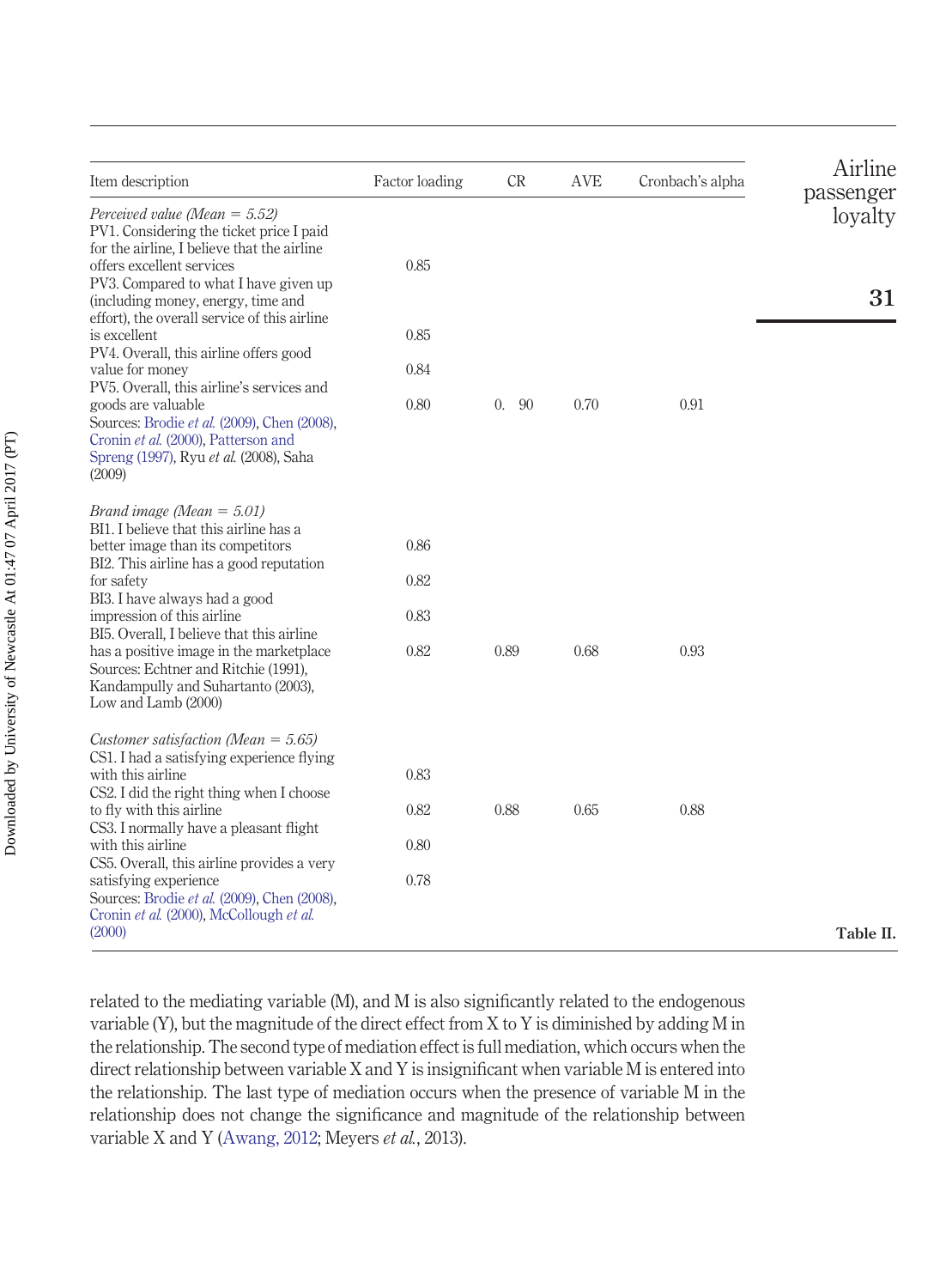<span id="page-13-0"></span>

| <b>IJQSS</b><br>9,1                      | Hypothesized paths                                                                                                                              |                                                                         |                                                   | Estimate | <b>CR</b>                                        | $\mathcal{P}$ | Result                                  |
|------------------------------------------|-------------------------------------------------------------------------------------------------------------------------------------------------|-------------------------------------------------------------------------|---------------------------------------------------|----------|--------------------------------------------------|---------------|-----------------------------------------|
|                                          | H <sub>1</sub> . Customer engagement $\rightarrow$ Customer loyalty                                                                             |                                                                         |                                                   | 0.659    | 5.629                                            | ***           | Supported                               |
|                                          | $H2$ . Service quality $\rightarrow$ Perceived value                                                                                            |                                                                         |                                                   | 0.822    | 11.866                                           | ***           | Supported                               |
|                                          |                                                                                                                                                 | <i>H3</i> . Service quality $\rightarrow$ Brand image                   |                                                   |          | 2.222                                            | 0.027         | Supported                               |
|                                          | <i>H4</i> . Service quality $\rightarrow$ Customer satisfaction                                                                                 |                                                                         |                                                   | 0.241    | 2.090                                            | 0.037         | Supported                               |
| 32                                       | <i>H</i> 5. Service quality $\rightarrow$ Customer loyalty                                                                                      |                                                                         |                                                   | 0.054    | 0.579                                            | 0.563         | Not supported                           |
|                                          |                                                                                                                                                 | <i>H6</i> . Perceived value $\rightarrow$ Customer satisfaction         |                                                   |          | 3.764                                            | ***           | Supported                               |
|                                          | $H7$ . Perceived value $\rightarrow$ Customer Lovalty                                                                                           |                                                                         |                                                   | $-0.054$ | $-0.541$                                         | 0.588         | Not supported                           |
|                                          | H8. Perceived value $\rightarrow$ Customer engagement                                                                                           |                                                                         |                                                   | $-0.075$ | $-1.069$                                         | 0.285         | Not supported                           |
|                                          | $H9$ . Customer satisfaction $\rightarrow$ Brand Image                                                                                          |                                                                         |                                                   | 0.187    | 2.070                                            | 0.038         | Supported                               |
|                                          | $H10$ . Customer satisfaction $\rightarrow$ Customer engagement                                                                                 |                                                                         |                                                   | 0.861    | 8.376                                            | $*\ast\ast$   | Supported                               |
|                                          | $H11$ . Customer satisfaction $\rightarrow$ Customer loyalty                                                                                    |                                                                         |                                                   | 0.243    | 1.998                                            | 0.046         | Supported                               |
| Table III.                               | $H12$ . Brand image $\rightarrow$ Customer loyalty                                                                                              |                                                                         |                                                   | $-0.035$ | $-0.707$                                         | 0.480         | Not supported                           |
| The results of the                       | $H13$ . Brand image $\rightarrow$ Customer engagement                                                                                           |                                                                         |                                                   | 0.043    | 0.815                                            | 0.415         | Not supported                           |
| direct relationships<br>among constructs | <b>Note:</b> *** Statistically significant at $p < 0.001$                                                                                       |                                                                         |                                                   |          |                                                  |               |                                         |
|                                          | Indirect causal path                                                                                                                            |                                                                         |                                                   |          |                                                  |               |                                         |
|                                          | Hypothesized path                                                                                                                               | Direct causal path                                                      | with mediating variable                           |          | Mediation                                        |               | Result                                  |
|                                          | $H14a$ . SQ $\rightarrow$ PV $\rightarrow$ CL<br>$H14b$ . SQ $\rightarrow$ BI $\rightarrow$ CL<br>$H14c$ . SQ $\rightarrow$ CS $\rightarrow$ CL | $\beta = 0.451$ (***)<br>$\beta = 0.451$ (***)<br>$\beta = 0.451$ (***) | $\beta = 0.234(0.073)$<br>$\beta = -0.026(0.707)$ |          | Fully mediated<br>Not mediated<br>Fully mediated |               | Supported<br>Not Supported<br>Supported |

**Table IV.** The results of the indirect relationships among constructs

#### **5. Discussion and implications**

**Note:** \*\*\* Statistically significant at  $p < 0.001$ 

<span id="page-13-1"></span> $H15a$ . PV  $\rightarrow$  CS  $\rightarrow$  CL

 $H15b. PV \rightarrow CE \rightarrow CL$ 

 $H16$ . CS  $\rightarrow$  CE  $\rightarrow$  CL

 $H17$ . BI  $\rightarrow$  CE  $\rightarrow$  CL

The empirical results demonstrate that service quality, perceived value, customer satisfaction, brand image and customer engagement are significant predictors of customer loyalty.

Fully mediated Supported

Partially mediated Supported

Fully mediated Supported

 $\beta = 0.056 (0.319)$  Fully mediated Supported

 $\beta = 0.461$  (\*\*\*)  $\beta = -0.062$  (0.405)

 $\beta = 0.776$  (\*\*\*)  $\beta = 0.235$  (0.021)

 $\beta = 0.254$  (\*\*\*)  $\beta = 0.003$  (0.960)

 $\beta = 0.461$  (\*\*\*)

Measuring the effect of customer engagement on customer loyalty in a more comprehensive hierarchical model is an important development for the global airline industry. The customer engagement construct has only been empirically measured in a few studies. Empirical studies on customer engagement have been conducted on physical goods [\(Sprott](#page-20-15) *et al.*, 2009; Vivek *et al.*[, 2014\)](#page-21-10); social media [\(Hollebeek](#page-19-17) *et al.*, 2014); a combination of the hotel and airline industries (So *et al.*[, 2012,](#page-20-4) [2014\)](#page-20-1); and online websites and social media [\(Calder](#page-17-14) *et al.*, 2009; [Hollebeek](#page-19-17) *et al.*, 2014). In addition, studies on customer engagement have been conducted using qualitative research methods [\(Brodie](#page-17-2) *et al.*, 2013; [Hollebeek, 2011\)](#page-19-18).

In this study, measuring the effect of customer engagement on customer loyalty is the most important and influential finding, as this is the first empirical study that integrates customer engagement with other higher-order marketing constructs based on perceptions of Indonesian airline passengers. The seminal results substantiate that customer engagement has the most significant effect on customer loyalty compared to the other variables.

The results of this study demonstrate that psychological processes and the psychological connection between a customer and a particular brand drive a behavioural intention to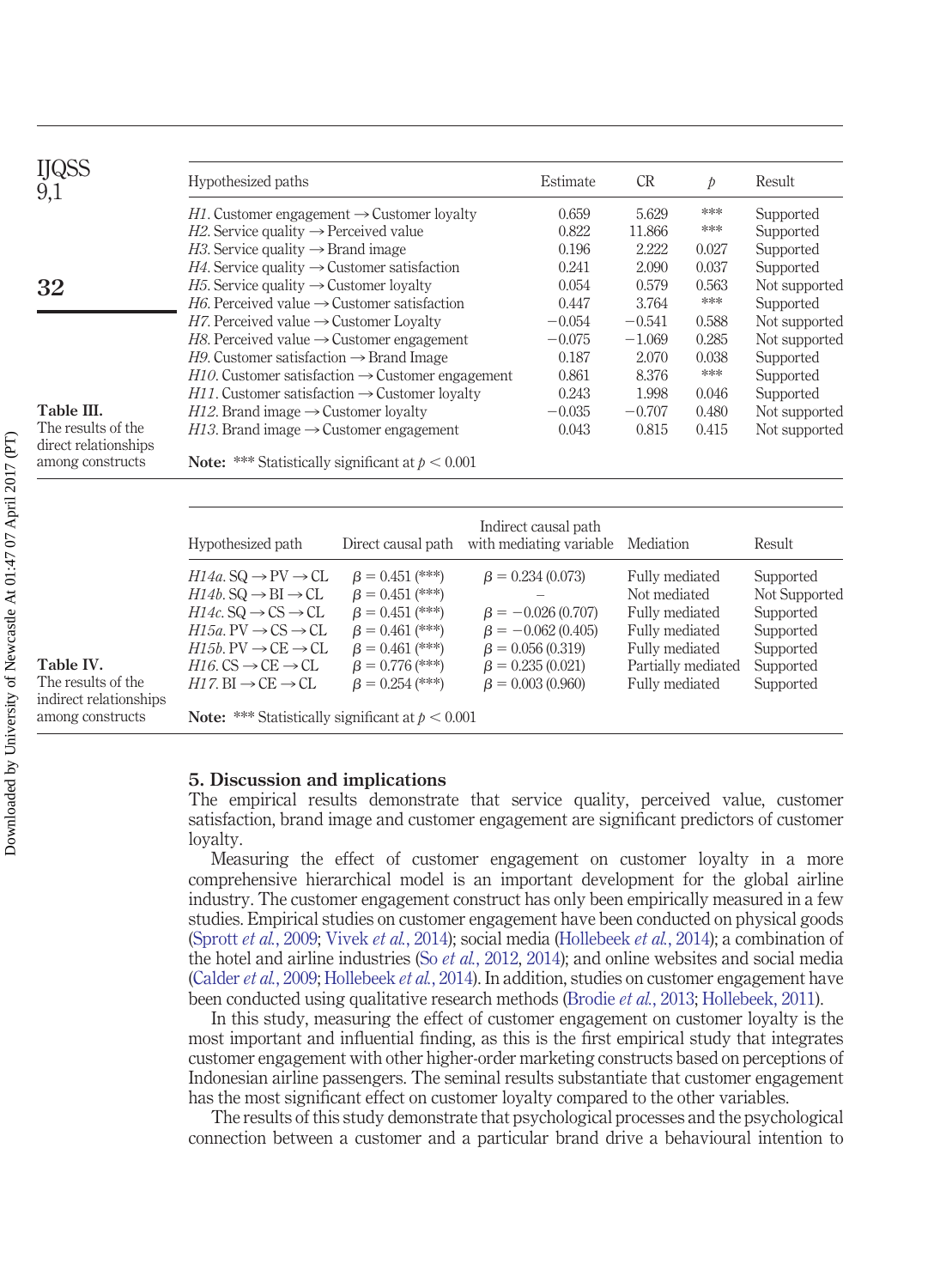re-patronize an airline service. The emotional aspect of engagement is also important in enhancing customer loyalty. Engaged customers may be proud of the airline's success, and when customers hear a compliment about "their" airline, it can act like a compliment for themselves, further strengthening a strong psychological connection with the particular airline brand. These types of connections make it more likely that customers will have a sustained relationship with the brand and this relationship will motivate them to recommend and re-patronize the airline service. Thus, engaged customers are more likely to have a higher behavioural intention to re-patronizing the service and recommend the brand to other people than non-engaged customers.

As customer engagement has been proven as an important construct affecting customer loyalty, there is a heightened need to understand what other constructs have a positive influence on customer engagement. Based on the SEM analysis, customer satisfaction is an important construct affecting customer engagement. The relationship between customer satisfaction and customer engagement is positive and significant ( $\beta = 0.861$ ,  $t = 8.376$ ), illustrating that highly satisfied customers are more likely to engage with the brand.

This current research not only found a direct relationship between customer engagement and other marketing constructs, but also examined the mediating role of customer engagement. An interesting finding in this current study is the mediating effect of customer engagement on the relationship between perceived value and customer loyalty.

Perceived value was found to indirectly affect loyalty through customer engagement, although customer perceived value does not directly affect customer loyalty. Thus, it is important to ensure that customers perceive a high value of service to create customer loyalty.

The customer engagement construct has only recently attracted the attention of marketing scholars, as they begin to investigate the construct's importance in a marketing context [\(Brodie](#page-17-0) *et al.*, 2011; [Vivek](#page-21-0) *et al.*, 2012). This current research validates the customer engagement measurement items and illustrates that customer engagement is an important predictor of customer loyalty. In addition, this study illustrates that customer engagement mediates the effect of customer satisfaction on customer loyalty. These findings indicate that customer engagement is an important construct for the high-frills airline industry to include when they formulate their strategic marketing.

The findings in this study also make a contribution to the extant literature on services, in particular, the literature on the airline service industry. The model in this current study explains the interrelationships among important marketing constructs in the services sector: service quality, perceived value, customer satisfaction, brand image, customer engagement and customer loyalty, using a hierarchical model as the framework. This current study not only empirically examines the direct relationships but also the mediating effects among the selected constructs.

From a managerial perspective, measuring customer engagement's impact on customer loyalty reflects psychological processes and illustrates the connection between customers and a particular brand. The connection drives favourable behavioural intentions and encourages re-patronizing an airline's service. The high technology available in communications also encourages customers to show their affective, cognitive and emotional aspects of engagement, and this helps to trigger favourable behavioural intentions towards the brand.

Indonesian airlines need to foster customer engagement to retain more loyal passengers and improve their competitiveness. There are several methods that management can use to enhance customer engagement in the airline industry. Creating excitement and passion in customers for an airline's brand enhances customer engagement. Customers' excitement and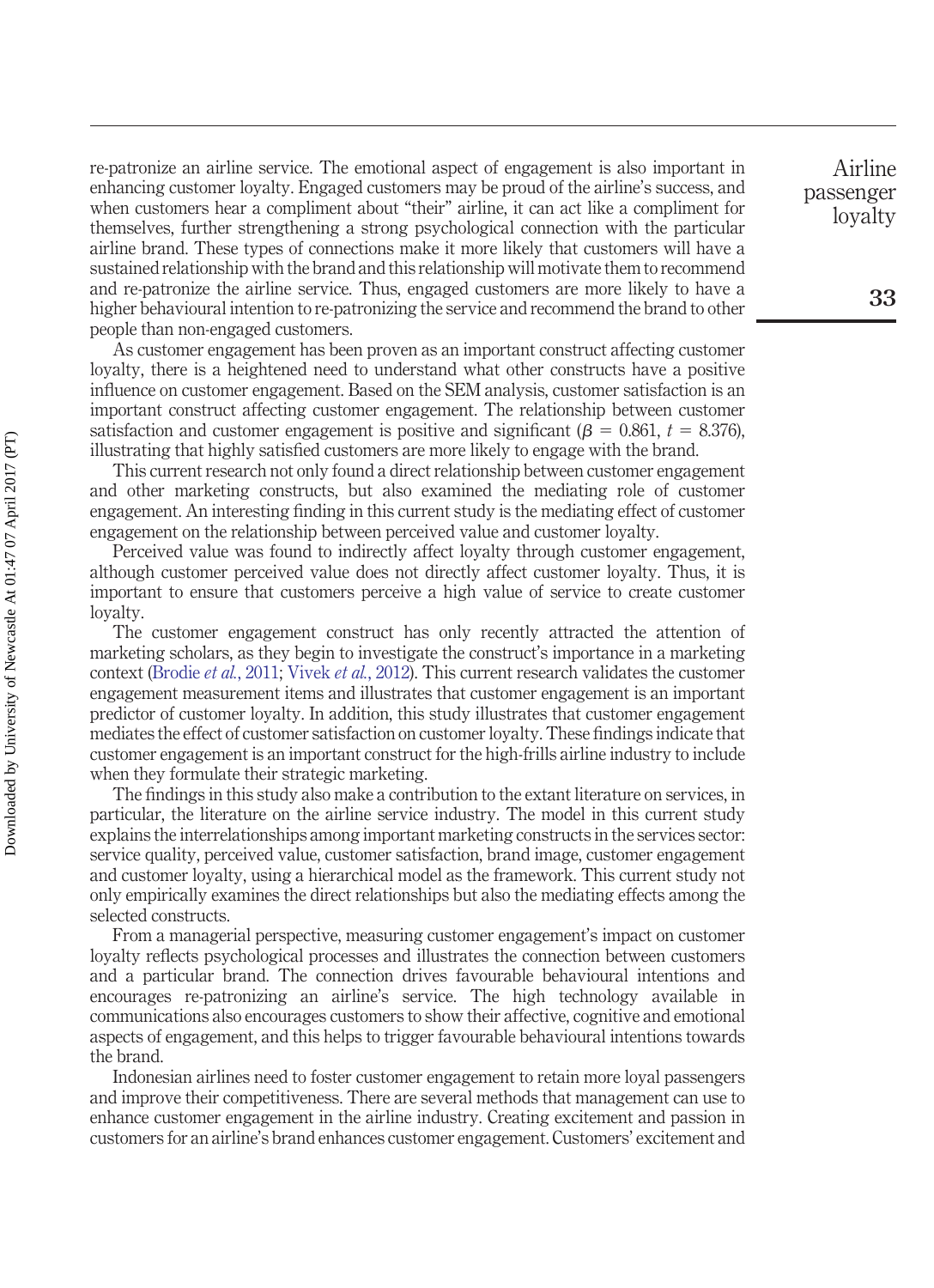passion towards a particular brand can be created by enhancing brand prestige and customers' social recognition [\(Bizman and Yinon, 2002\)](#page-17-15). Once five-star airlines are aware of how important customer engagement is as an antecedent of increased customer loyalty, they should be able to create customer excitement and passion. Five-star airlines usually have a stable and positive brand image to gain their ranking and they should be able to take advantage of their perceptual position in the airline industry to stimulate excitement and passion.

Two other important drivers of customer engagement are customers' attention and absorption towards an airline brand. To support customers' brand attention and absorption, airline management need to ensure that positive information, news or publicity related to the airline is easily accessed by customers. Building a user-friendly website and participating in corporate social responsibility programmes are two methods that can be used to gain the attention of and motivate customers.

Airline companies also need to build a strong brand community to further facilitate customers' interaction, as another driver of customer engagement. Engaged customers enjoy sharing their experience with other like-minded customers. Thus, airline companies can organize social events that will encourage their customers to meet each other and share their airline service experiences. These types of social interactions should help keep customers engaged with the airline.

Customer engagement has a strong impact on customer loyalty. Therefore, airline management should capitalize on the positive impact that customer satisfaction also has on customer engagement. Satisfied flying experiences may result in an increase in engaged customers. For example, a customer who is satisfied with an airline's ground services (ticket booking, baggage handling), and also satisfied with an airline's in-flight service (in-flight entertainment, meals, employee courtesy), is more likely to be engaged with the airline than customers who have an unfavourable outcome.

The positive, significant effect of satisfaction on loyalty confirms that satisfied customers are more likely to have the intention of re-patronizing the airline service. When a customer is satisfied with the service provided, then the service they bought has fulfilled their needs and wants. Customers that are satisfied with their flight experience and are happy with their decision to fly with a particular airline are more likely to say positive things about the airline to other people. In addition, satisfied airline passengers tend to choose the same airline over other airline companies.

Service quality has a direct impact on airline passenger satisfaction. Airline customers who perceive that they have had a high level of service quality normally have a high level of satisfaction. Strategically, it is vital that high-frills airlines ensure that they resource and deliver high levels of interaction quality (e.g. professional staff, courteous staff), physical environment quality (e.g. inflight facilities) and outcome quality (e.g. safety and security) to keep customers satisfied.

Service quality also has a direct and positive influence on perceived value. Airline management must provide value for money. In particular, high-frills airlines need to ensure they deliver a consistent level of service quality, as customers normally pay a higher price to travel on high-ranking carriers. If customers perceive they did not receive a high value for their ticket price, some will switch to other airlines.

The importance of the service quality construct is also illustrated by its direct, positive effect on brand image. A plethora of airline advertising focuses on the brand. However, high-frills airlines need to be continually aware of the important impact of service quality on the brand. Advertising and promotion alone will not ensure a positive brand image without being supported by customer-acceptable levels of service quality.

IJQSS 9,1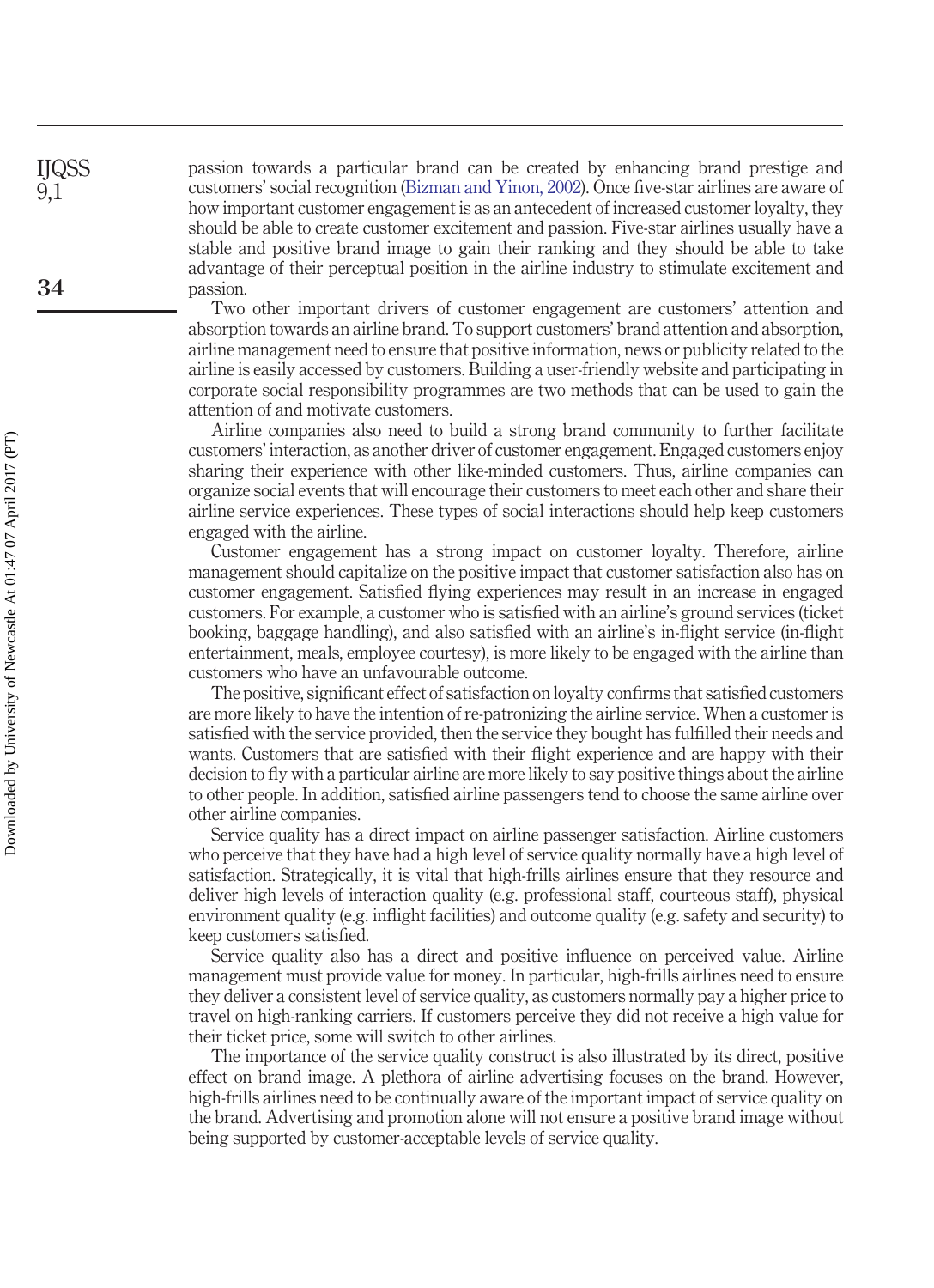The direct impacts of service quality on customer loyalty, perceived value on customer loyalty, perceived value on customer engagement, brand image on customer loyalty and brand image on customer engagement were not supported in the results of the SEM. However, mediation was present on the relationships tested between service quality and customer loyalty, perceived value and customer loyalty and brand image and customer loyalty.

Indonesian airline management must be cognizant of the mediation effects when they develop their marketing strategies. For example, customer satisfaction and perceived value mediate the relationship between service quality and customer loyalty. This result reinforces the need for airline management to ensure they satisfy their customers. In addition, customer satisfaction and customer engagement mediate the relationship between perceived value and customer loyalty, confirming the importance to airline management of offering value for money.

The seminal results identifying the mediating effect of customer engagement on the relationship between brand image and customer loyalty is important information for airline management. This result strongly supports initiatives that will keep customers engaged with an airline. Management should ensure that they have a thorough understanding of the engagement construct and how to correctly measure the level of customer engagement. Airline brand image can be conceptualized through two aspects: the tangible aspect and the emotional aspect. Passengers expect that when they choose a high-frills or five-star airline, they will receive a better service compared to low-cost carriers or lower-ranked airlines. In addition, choosing an airline brand with a positive image may increase their pride and motivate them to be more engaged with the airline brand. A passenger who has a positive image of an airline and who is engaged is more likely to repeat as a customer and voluntarily recommend other people to fly with the airline.

#### **6. Limitations and direction for future research**

In addition to its theoretical contributions and the practical implications, this current research also has limitations. The results of this study are based on a convenience sample and the perceptions of the passengers of the only five-star airline company in Indonesia. A convenience sample does not represent the population of all Indonesian airline passengers. Hence, these results must be generalized with caution to non-star airline passengers or low-frills airline passengers in Indonesia and other countries.

In this study, loyalty is measured based on behavioural intentions. This research did not measure actual loyalty, as the intention is considered as an accurate predictor of actual behaviour [\(Ajzen and Fishbein, 1980\)](#page-17-9). However, a loyal behavioural intention might not translate into the actual behaviour if customers face any obstacles to loyalty, such as an unavailable product, switching incentives and customer idiosyncrasies [\(Oliver, 1999\)](#page-20-16).

A deeper understanding of the customer engagement construct may be gained by an exploratory study. Some scholars [\(Sprott](#page-20-15) *et al.*, 2009) consider that customer engagement is a single construct, while other scholars suggest that customer engagement is a multi-dimensional construct [\(Bowden, 2009b;](#page-17-1) [Patterson](#page-20-17) *et al.*, 2006; So *et al.*[, 2012\)](#page-20-4). An exploratory study should provide new insights into the dimensions and the structure of the customer engagement construct.

Future research may replicate the conceptual research model used in this study and apply it to predict loyalty in other service industries and in other countries with different cultures. A replication of this framework used in this study to other industrial settings will enhance the understanding of the factors affecting customer loyalty, especially in the domain of customer relationship management. In addition, there is a need to certify research models in

Airline passenger loyalty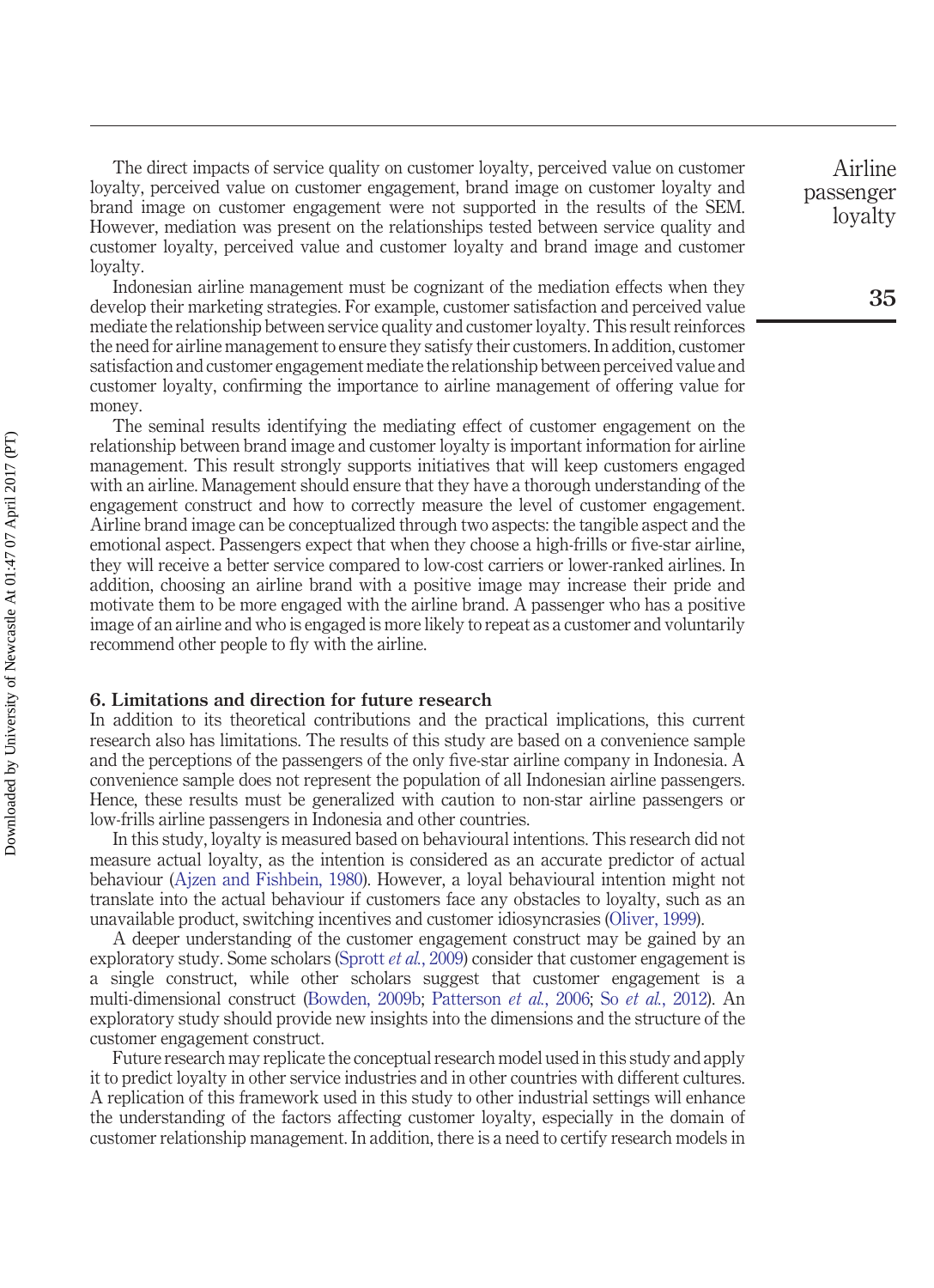one setting with empirical examinations in other settings. Hence, investigating if the theoretical relationships identified in this study can be generalized to all airline passengers, both star and non-star (low frills), will add to the extant literature.

#### **References**

- <span id="page-17-4"></span>Abeyratne, R.I. (2014), "ASEAN Single Aviation Market and Indonesia- will it survive against the giants?", *[Indonesia Law Review](http://www.emeraldinsight.com/action/showLinks?crossref=10.15742%2Filrev.v4n2.87)*, Vol. 4 No. 2, pp. 163-175.
- <span id="page-17-9"></span>Ajzen, I. and Fishbein, M. (1980), *Understanding Attitude and Predicting Social Behaviour*, Prentice-Hall.
- <span id="page-17-7"></span>Amin, M., Isa, Z. and Fontaine, R. (2013), "Islamic banks: contrasting the drivers of customer satisfaction on image, trust, and loyalty of Muslim and non-Muslim customers in Malaysia", *[International Journal of Bank Marketing](http://www.emeraldinsight.com/action/showLinks?system=10.1108%2F02652321311298627)*, Vol. 31 No. 2, pp. 79-97.
- <span id="page-17-10"></span>Armstrong, J. and Overton, T. (1977), "Estimating nonresponse bias in mail surveys", *[Journal of](http://www.emeraldinsight.com/action/showLinks?crossref=10.2307%2F3150783&isi=A1977DS66100020) [Marketing Research](http://www.emeraldinsight.com/action/showLinks?crossref=10.2307%2F3150783&isi=A1977DS66100020)*, Vol. 14 No. 3, pp. 396-402.
- <span id="page-17-13"></span>Awang, Z. (2012), *A Hanbook on Structural Equation Modeling using AMOS*, 6th ed., Centre of Gradiate Studies, Kota Bharu.
- <span id="page-17-5"></span>Aydin, S. and Özer, G. (2005), "The analysis of antecedents of customer loyalty in the Turkish mobile telecommunication market", *[European Journal of Marketing](http://www.emeraldinsight.com/action/showLinks?system=10.1108%2F03090560510601833&isi=000209059100011)*, Vol. 39 Nos 7/8, pp. 910-925.
- <span id="page-17-11"></span>Baron, R.M. and Kenny, D.A. (1986), "The moderator–mediator variable distinction in social psychological research: conceptual, strategic, and statistical considerations", *[Journal of](http://www.emeraldinsight.com/action/showLinks?crossref=10.1037%2F0022-3514.51.6.1173&isi=A1986F285400010) [Personality and Social Psychology](http://www.emeraldinsight.com/action/showLinks?crossref=10.1037%2F0022-3514.51.6.1173&isi=A1986F285400010)*, Vol. 51 No. 6, pp. 1173-1182.
- <span id="page-17-15"></span>Bizman, A. and Yinon, Y. (2002), "Engaging in distancing tactics among sport fans: effects on self-esteem and emotional responses", *[The Journal of Social Psychology](http://www.emeraldinsight.com/action/showLinks?crossref=10.1080%2F00224540209603906&isi=000176027800007)*, Vol. 142 No. 3, pp. 381-392.
- <span id="page-17-6"></span>Bloemer, J., De Ruyter, K. and Peeters, P. (1998), "Investigating drivers of bank loyalty: the complex relationship between image, service quality and satisfaction", *[International Journal of Bank](http://www.emeraldinsight.com/action/showLinks?system=10.1108%2F02652329810245984) [Marketing](http://www.emeraldinsight.com/action/showLinks?system=10.1108%2F02652329810245984)*, Vol. 16 No. 7, pp. 276-286.
- <span id="page-17-3"></span>Bowden, J. (2009a), "Customer engagement: a framework for assessing customer-brand relationships: the case of the restaurant industry", *[Journal of Hospitality Marketing &](http://www.emeraldinsight.com/action/showLinks?crossref=10.1080%2F19368620903024983) [Management](http://www.emeraldinsight.com/action/showLinks?crossref=10.1080%2F19368620903024983)*, Vol. 18 No. 6, pp. 574-596.
- <span id="page-17-1"></span>Bowden, J. (2009b), "The process of customer engagement: a conceptual framework", *[The Journal](http://www.emeraldinsight.com/action/showLinks?crossref=10.2753%2FMTP1069-6679170105) [of Marketing Theory and Practice](http://www.emeraldinsight.com/action/showLinks?crossref=10.2753%2FMTP1069-6679170105)*, Vol. 17 No. 1, pp. 63-74.
- <span id="page-17-12"></span>Brodie, R.J., Whittome, J.R.M. and Brush, G.J. (2009), "Investigating the service brand: a customer value perspective", *[Journal of Business Research](http://www.emeraldinsight.com/action/showLinks?crossref=10.1016%2Fj.jbusres.2008.06.008&isi=000264032900009)*, Vol. 62 No. 3, pp. 345-355.
- <span id="page-17-0"></span>Brodie, R.J., Hollebeek, L.D., Jurić, B. and Ilić, A. (2011), "Customer engagement", *[Journal of Service](http://www.emeraldinsight.com/action/showLinks?crossref=10.1177%2F1094670511411703&isi=000298554300001) [Research](http://www.emeraldinsight.com/action/showLinks?crossref=10.1177%2F1094670511411703&isi=000298554300001)*, Vol. 14 No. 3, pp. 252-271.
- <span id="page-17-2"></span>Brodie, R.J., Ilic, A., Juric, B. and Hollebeek, L. (2013), "Consumer engagement in a virtual brand community: an exploratory analysis", *[Journal of Business Research](http://www.emeraldinsight.com/action/showLinks?crossref=10.1016%2Fj.jbusres.2011.07.029&isi=000313608200015)*, Vol. 66 No. 1, pp. 105-114.
- <span id="page-17-14"></span>Calder, B.J., Malthouse, E.C. and Schaedel, U. (2009), "An experimental study of the relationship between online engagement and advertising effectiveness", *[Journal of Interactive](http://www.emeraldinsight.com/action/showLinks?crossref=10.1016%2Fj.intmar.2009.07.002&isi=000270765600005) [Marketing](http://www.emeraldinsight.com/action/showLinks?crossref=10.1016%2Fj.intmar.2009.07.002&isi=000270765600005)*, Vol. 23 No. 4, pp. 321-331.
- <span id="page-17-8"></span>Caruana, A. (2002), "Service loyalty: the effects of service quality and the mediating role of customer satisfaction", *[European Journal of Marketing](http://www.emeraldinsight.com/action/showLinks?system=10.1108%2F03090560210430818)*, Vol. 36 Nos 7/8, pp. 811-828.

IJQSS 9,1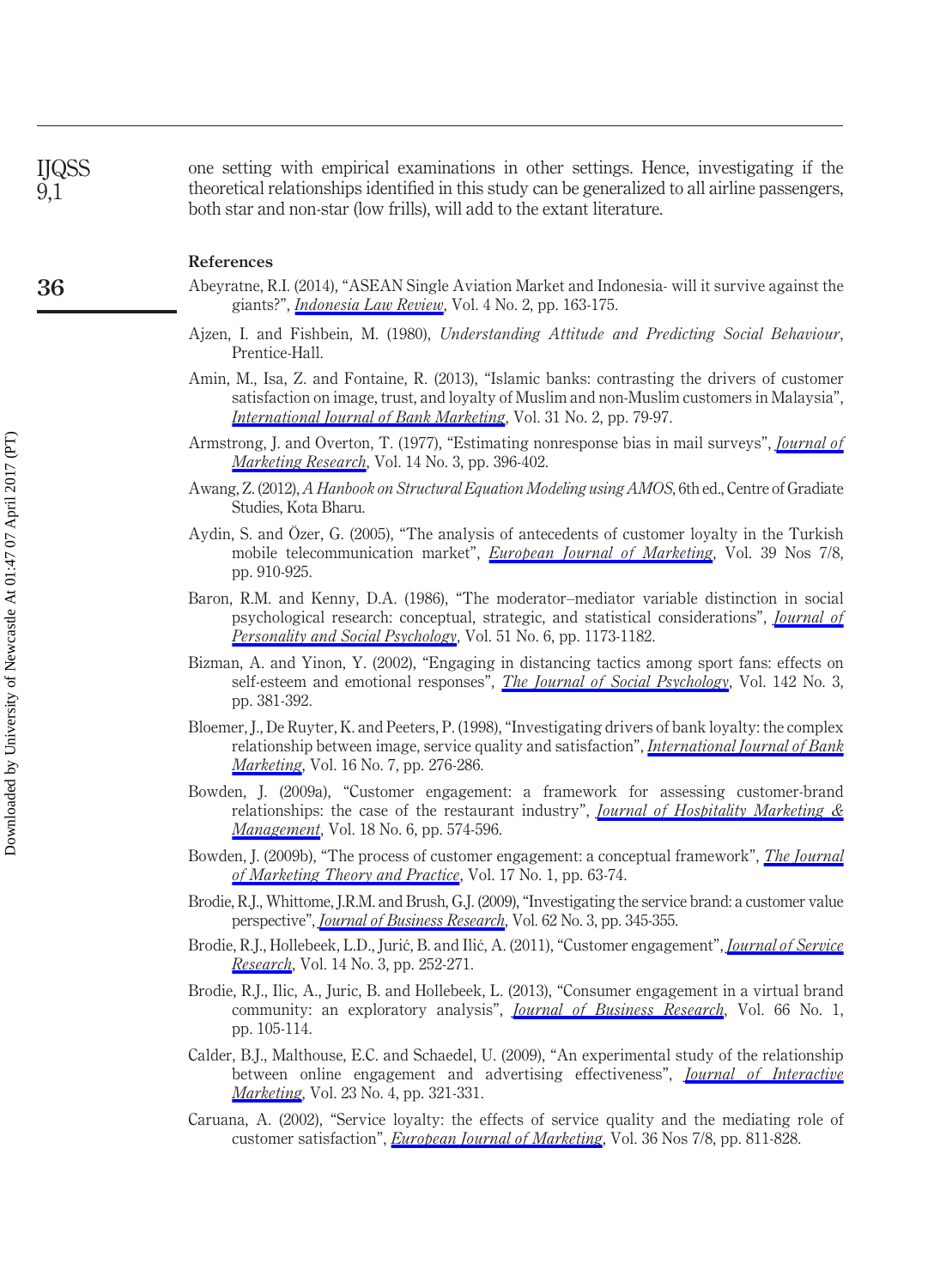- <span id="page-18-18"></span>Chen, C.F. (2008), "Investigating structural relationships between service quality, perceived value, satisfaction, and behavioral intentions for air passengers: evidence from Taiwan", *[Transportation Research Part A: Policy and Practice](http://www.emeraldinsight.com/action/showLinks?crossref=10.1016%2Fj.tra.2008.01.007&isi=000255467500011)*, Vol. 42 No. 4, pp. 709-717.
- <span id="page-18-17"></span>Chen, C.F. and Chang, Y.Y. (2008), "Airline brand equity, brand preference, and purchase intentions: the moderating effects of switching costs", *[Journal of Air Transport Management](http://www.emeraldinsight.com/action/showLinks?crossref=10.1016%2Fj.jairtraman.2007.11.003&isi=000253744200006)*, Vol. 14 No. 1, pp. 40-42.
- <span id="page-18-3"></span>Chen, P.T. and Hu, H.-H. (2010), "The effect of relational benefits on perceived value in relation to customer loyalty: an empirical study in the Australian coffee outlets industry", *[International](http://www.emeraldinsight.com/action/showLinks?crossref=10.1016%2Fj.ijhm.2009.09.006&isi=000278694700009) [Journal of Hospitality Management](http://www.emeraldinsight.com/action/showLinks?crossref=10.1016%2Fj.ijhm.2009.09.006&isi=000278694700009)*, Vol. 29 No. 3, pp. 405-412.
- <span id="page-18-6"></span>Chiou, J.S. and Droge, C. (2006), "Service quality, trust, specific asset investment, and expertise: direct and indirect effects in a satisfaction-loyalty framework", *[Journal of the Academy of](http://www.emeraldinsight.com/action/showLinks?crossref=10.1177%2F0092070306286934&isi=000240771000012) [Marketing Science](http://www.emeraldinsight.com/action/showLinks?crossref=10.1177%2F0092070306286934&isi=000240771000012)*, Vol. 34 No. 4, pp. 613-627.
- <span id="page-18-0"></span>Clemes, M.D., Gan, C. and Ren, M. (2011), "Synthesizing the effects of service quality, value, and customer satisfaction on behavioral intentions in the motel industry", *[Journal of Hospitality](http://www.emeraldinsight.com/action/showLinks?crossref=10.1177%2F1096348010382239&isi=000295694300006) [& Tourism Research](http://www.emeraldinsight.com/action/showLinks?crossref=10.1177%2F1096348010382239&isi=000295694300006)*, Vol. 35 No. 4, pp. 530-568.
- <span id="page-18-2"></span>Clemes, M.D, Shu, X. and Gan, C. (2014), "Mobile communications: a comprehensive hierarchical modeling approach", *[Asia Pacific Journal of Marketing and Logistics](http://www.emeraldinsight.com/action/showLinks?system=10.1108%2FAPJML-04-2013-0040)*, Vol. 26 No. 1, pp. 114-146.
- <span id="page-18-11"></span>Clemes, M.D., Wu, H., Hu, B. and Gan, C. (2009), "An empirical study of behavioral intentions in the Taiwan hotel industry", *Innovative Marketing*, Vol. 5 No. 3, pp. 30-50.
- <span id="page-18-1"></span>Cronin, J.J. Jr, Brady, M.K. and Hult, G.T.M. (2000), "Assessing the effects of quality, value, and customer satisfaction on consumer behavioral intentions in service environments", *[Journal](http://www.emeraldinsight.com/action/showLinks?crossref=10.1016%2FS0022-4359%2800%2900028-2&isi=000088007400003) [of retailing](http://www.emeraldinsight.com/action/showLinks?crossref=10.1016%2FS0022-4359%2800%2900028-2&isi=000088007400003)*, Vol. 76 No. 2, pp. 193-218.
- <span id="page-18-16"></span>Cronin, J.J. Jr. and Taylor, S.A. (1994), "SERVPERF versus SERVQUAL: reconciling performance-based and perceptions-minus-expectations measurement of service quality", *[The Journal of Marketing](http://www.emeraldinsight.com/action/showLinks?crossref=10.2307%2F1252256&isi=A1994MZ52900010)*, Vol. 58, pp. 125-131.
- <span id="page-18-10"></span>Dagger, T.S., Sweeney, J.C. and Johnson, L.W. (2007), "A hierarchical model of health service quality", *[Journal of Service Research](http://www.emeraldinsight.com/action/showLinks?crossref=10.1177%2F1094670507309594&isi=000250493400002)*, Vol. 10 No. 2, pp. 123-142.
- <span id="page-18-13"></span>de Matos, C.A. and Rossi, C.A.V. (2008), "Word-of-mouth communications in marketing: a meta-analytic review of the antecedents and moderators", *[Journal of the Academy of](http://www.emeraldinsight.com/action/showLinks?crossref=10.1007%2Fs11747-008-0121-1&isi=000262765800009) [Marketing Science](http://www.emeraldinsight.com/action/showLinks?crossref=10.1007%2Fs11747-008-0121-1&isi=000262765800009)*, Vol. 36 No. 4, pp. 578-596.
- <span id="page-18-14"></span>Eggert, A. and Ulaga, W. (2002), "Customer perceived value: a substitute for satisfaction in business markets?", *[Journal of Business & Industrial Marketing](http://www.emeraldinsight.com/action/showLinks?system=10.1108%2F08858620210419754)*, Vol. 17 Nos 2/3, pp. 107-118.
- <span id="page-18-12"></span>Faullant, R., Matzler, K. and Füller, J. (2008), "The impact of satisfaction and image on loyalty: the case of Alpine ski resorts", *[Managing Service Quality](http://www.emeraldinsight.com/action/showLinks?system=10.1108%2F09604520810859210)*, Vol. 18 No. 2, pp. 163-178.
- <span id="page-18-4"></span>Forsyth, P., King, J. and Rodolfo, C.L. (2006), "Open skies in ASEAN", *[Journal of Air Transport](http://www.emeraldinsight.com/action/showLinks?crossref=10.1016%2Fj.jairtraman.2005.11.004&isi=000236524500005) [Management](http://www.emeraldinsight.com/action/showLinks?crossref=10.1016%2Fj.jairtraman.2005.11.004&isi=000236524500005)*, Vol. 12 No. 3, pp. 143-152.
- <span id="page-18-5"></span>Garuda Incar 10 Juta Penumpang ASEAN (2015), Available at: [http://indo-aviation.com/2015/02/03/](http://indo-aviation.com/2015/02/03/garuda-indonesia-incar-10-juta-penumpang-asean/) [garuda-indonesia-incar-10-juta-penumpang-asean/](http://indo-aviation.com/2015/02/03/garuda-indonesia-incar-10-juta-penumpang-asean/)
- <span id="page-18-7"></span>Gounaris, S. and Stathakopoulos, V. (2004), "Antecedents and consequences of brand loyalty: an empirical study", *[Journal of Brand Management](http://www.emeraldinsight.com/action/showLinks?crossref=10.1057%2Fpalgrave.bm.2540174)*, Vol. 11 No. 4, pp. 283-306.
- <span id="page-18-8"></span>Grönroos, C. (1984), "A service quality model and its marketing implications", *[European Journal of](http://www.emeraldinsight.com/action/showLinks?system=10.1108%2FEUM0000000004784&isi=A1984TS19900003) [Marketing](http://www.emeraldinsight.com/action/showLinks?system=10.1108%2FEUM0000000004784&isi=A1984TS19900003)*, Vol. 18 No. 4, pp. 36-44.
- <span id="page-18-9"></span>Grönroos, C. (2000), *Service Management and Marketing: A Customer Relationship Management Approach*, 2nd ed., John Wiley & Sons, England.
- <span id="page-18-15"></span>Hair, J.F., Black, W.C., Babin, B.J., Anderson, R.E. and Tatham, R.L. (2010), *Multivariate Data Analysis a Global Perspective*, 6th ed., Pearson Prentice Hall, Upper Saddle River, NJ.

loyalty

Airline passenger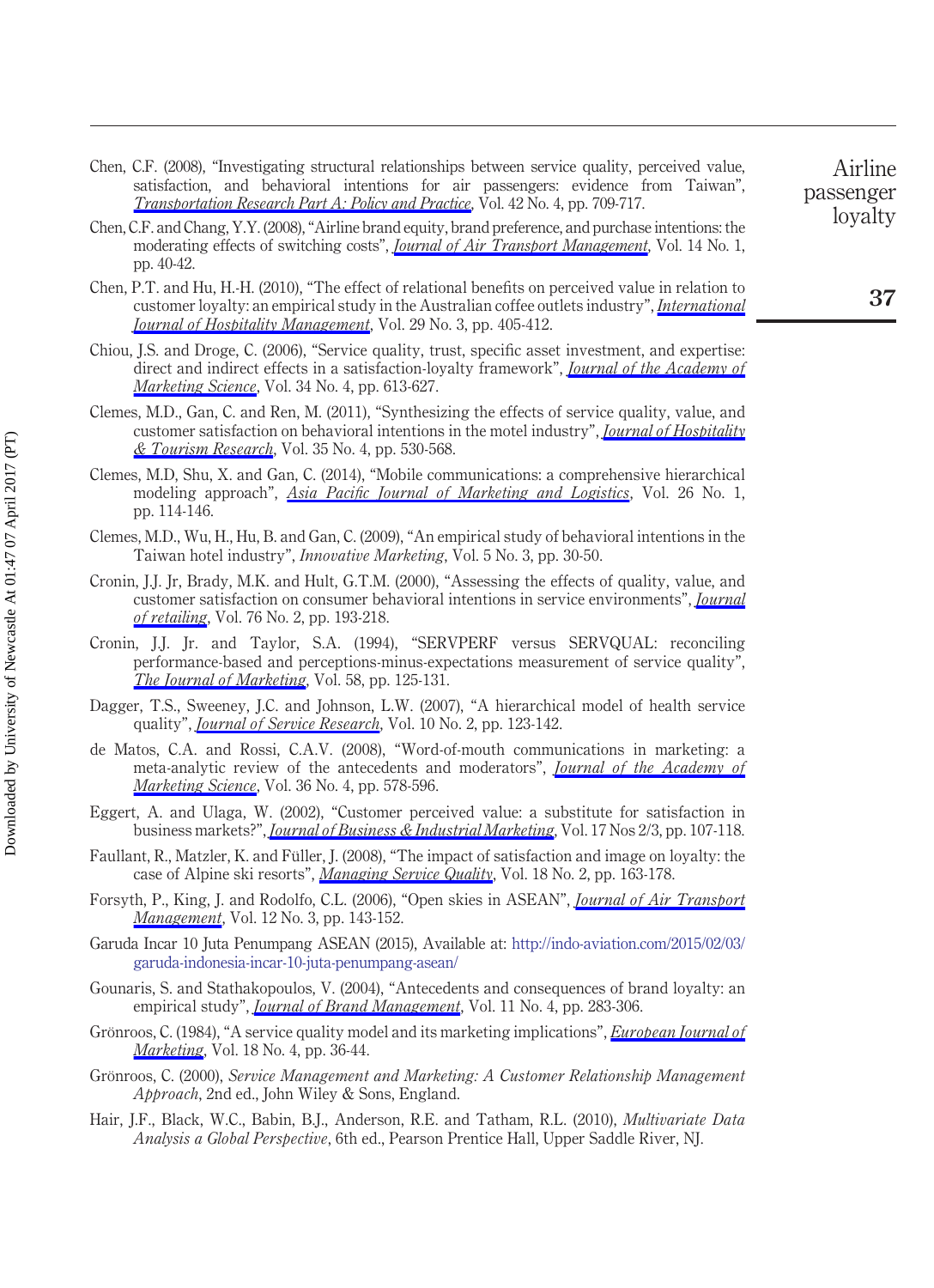| <b>IJQSS</b> | Harrington, D. (2008), <i>Confirmatory Factor Analysis</i> , Oxford University Press.                                                                                       |
|--------------|-----------------------------------------------------------------------------------------------------------------------------------------------------------------------------|
| 9,1          | Hollebeek, L.D. (2011), "Exploring customer brand engagement: definition and themes", <i>Journal of</i><br><i>Strategic Marketing</i> , Vol. 19 No. 7, pp. 555-573.         |
|              | Hollebeek, L.D. (2013), "The customer engagement/value interface: an exploratory investigation",<br><i>Australasian Marketing Journal (AMJ)</i> , Vol. 21 No. 1, pp. 17-24. |

- <span id="page-19-18"></span><span id="page-19-17"></span><span id="page-19-15"></span><span id="page-19-0"></span>Hollebeek, L.D., Glynn, M.S. and Brodie, R.J. (2014), "Consumer brand engagement in social media: conceptualization, scale development and validation", *[Journal of Interactive Marketing](http://www.emeraldinsight.com/action/showLinks?crossref=10.1016%2Fj.intmar.2013.12.002&isi=000336463500005)*, Vol. 28 No. 2, pp. 149-165.
- <span id="page-19-1"></span>Howat, G. and Assaker, G. (2013), "The hierarchical effects of perceived quality on perceived value, satisfaction, and loyalty: empirical results from public, outdoor aquatic centres in Australia", *[Sport Management Review](http://www.emeraldinsight.com/action/showLinks?crossref=10.1016%2Fj.smr.2012.10.001&isi=000334968600002)*, Vol. 16 No. 3, pp. 268-284.
- <span id="page-19-4"></span>Hu, H.H., Kandampully, J. and Juwaheer, T.D. (2009), "Relationships and impacts of service quality, perceived value, customer satisfaction, and image: an empirical study", *[The Service](http://www.emeraldinsight.com/action/showLinks?crossref=10.1080%2F02642060802292932&isi=000266035200001) [Industries Journal](http://www.emeraldinsight.com/action/showLinks?crossref=10.1080%2F02642060802292932&isi=000266035200001)*, Vol. 29 No. 2, pp. 111-125.
- <span id="page-19-2"></span>Jacoby, J. and Kyner, D.B. (1973), "Brand loyalty vs repeat purchasing behavior", *[Journal of](http://www.emeraldinsight.com/action/showLinks?crossref=10.2307%2F3149402&isi=A1973O967500001) [Marketing Research](http://www.emeraldinsight.com/action/showLinks?crossref=10.2307%2F3149402&isi=A1973O967500001)*, Vol. 10 No. 1, pp. 1-9.
- <span id="page-19-10"></span>Jaiswal, A.K. and Niraj, R. (2011), "Examining mediating role of attitudinal loyalty and nonlinear effects in satisfaction-behavioral intentions relationship", *[Journal of Services Marketing](http://www.emeraldinsight.com/action/showLinks?system=10.1108%2F08876041111129155&isi=000292340500008)*, Vol. 25 No. 3, pp. 165-175.
- <span id="page-19-9"></span>Jen, W., Tu, R. and Lu, T. (2011), "Managing passenger behavioral intention: an integrated framework for service quality, satisfaction, perceived value, and switching barriers", *[Transportation](http://www.emeraldinsight.com/action/showLinks?crossref=10.1007%2Fs11116-010-9306-9&isi=000287538300007)*, Vol. 38 No. 2, pp. 321-342.
- <span id="page-19-5"></span>Kandampully, J., Devi, J.T. and Hu, H.-H. (2011), "The influence of a hotel firm's quality of service and image and its effect on tourism customer loyalty", *[International Journal of Hospitality &](http://www.emeraldinsight.com/action/showLinks?crossref=10.1080%2F15256480.2011.540976) [Tourism Administration](http://www.emeraldinsight.com/action/showLinks?crossref=10.1080%2F15256480.2011.540976)*, Vol. 12 No. 1, pp. 21-42.
- <span id="page-19-11"></span>Keller, K.L. (2013), *Strategic Brand Management: Building, Measuring and Managing Brand Equity*, 4th ed., Pearson Education.
- <span id="page-19-12"></span>Kuo, N.T., Chang, K.-C., Cheng, Y.-S. and Lai, C.H. (2013), "How service quality affects customer loyalty in the travel agency: the effects of customer satisfaction, service recovery, and perceived value", *[Asia Pacific Journal of Tourism Research](http://www.emeraldinsight.com/action/showLinks?crossref=10.1080%2F10941665.2012.708352&isi=000325059800007)*, Vol. 18 No. 7, pp. 803-822.
- <span id="page-19-3"></span>Ladhari, R. (2008), "Alternative measures of service quality: a review", *[Managing Service Quality](http://www.emeraldinsight.com/action/showLinks?system=10.1108%2F09604520810842849)*, Vol. 18 No. 1, pp. 65-86.
- <span id="page-19-6"></span>Lai, F., Griffin, M. and Babin, B.J. (2009), "How quality, value, image, and satisfaction create loyalty at a Chinese telecom", *[Journal of Business Research](http://www.emeraldinsight.com/action/showLinks?crossref=10.1016%2Fj.jbusres.2008.10.015&isi=000269428000009)*, Vol. 62 No. 10, pp. 980-986.
- <span id="page-19-7"></span>Lai, W.T. and Chen, C.-F. (2011), "Behavioral intentions of public transit passengers – The roles of service quality, perceived value, satisfaction and involvement", *[Transport Policy](http://www.emeraldinsight.com/action/showLinks?crossref=10.1016%2Fj.tranpol.2010.09.003&isi=000287776300003)*, Vol. 18 No. 2, pp. 318-325.
- <span id="page-19-13"></span>Lam, S.Y., Shankar, V., Erramilli, M.K. and Murthy, B. (2004), "Customer value, satisfaction, loyalty, and switching costs: an illustration from a business-to-business service context", *[Journal of the Academy of Marketing Science](http://www.emeraldinsight.com/action/showLinks?crossref=10.1177%2F0092070304263330&isi=000221972100005)*, Vol. 32 No. 3, pp. 293-311.
- <span id="page-19-14"></span>Lin, H.H. and Wang, Y.S. (2006), "An examination of the determinants of customer loyalty in mobile commerce contexts", *[Information & Management](http://www.emeraldinsight.com/action/showLinks?crossref=10.1016%2Fj.im.2005.08.001&isi=000236427300002)*, Vol. 43 No. 3, pp. 271-282.
- <span id="page-19-16"></span>McCollough, M.A., Berry, L.L. and Yadav, M.S. (2000), "An empirical investigation of customer satisfaction after service failure and recovery", *[Journal of Service Research](http://www.emeraldinsight.com/action/showLinks?crossref=10.1177%2F109467050032002)*, Vol. 3 No. 2, pp. 121-137.
- <span id="page-19-8"></span>McDougall, G.H.G. and Levesque, T. (2000), "Customer satisfaction with services: putting perceived value into the equation", *[Journal of Services Marketing](http://www.emeraldinsight.com/action/showLinks?system=10.1108%2F08876040010340937)*, Vol. 14 No. 5, pp. 392-410.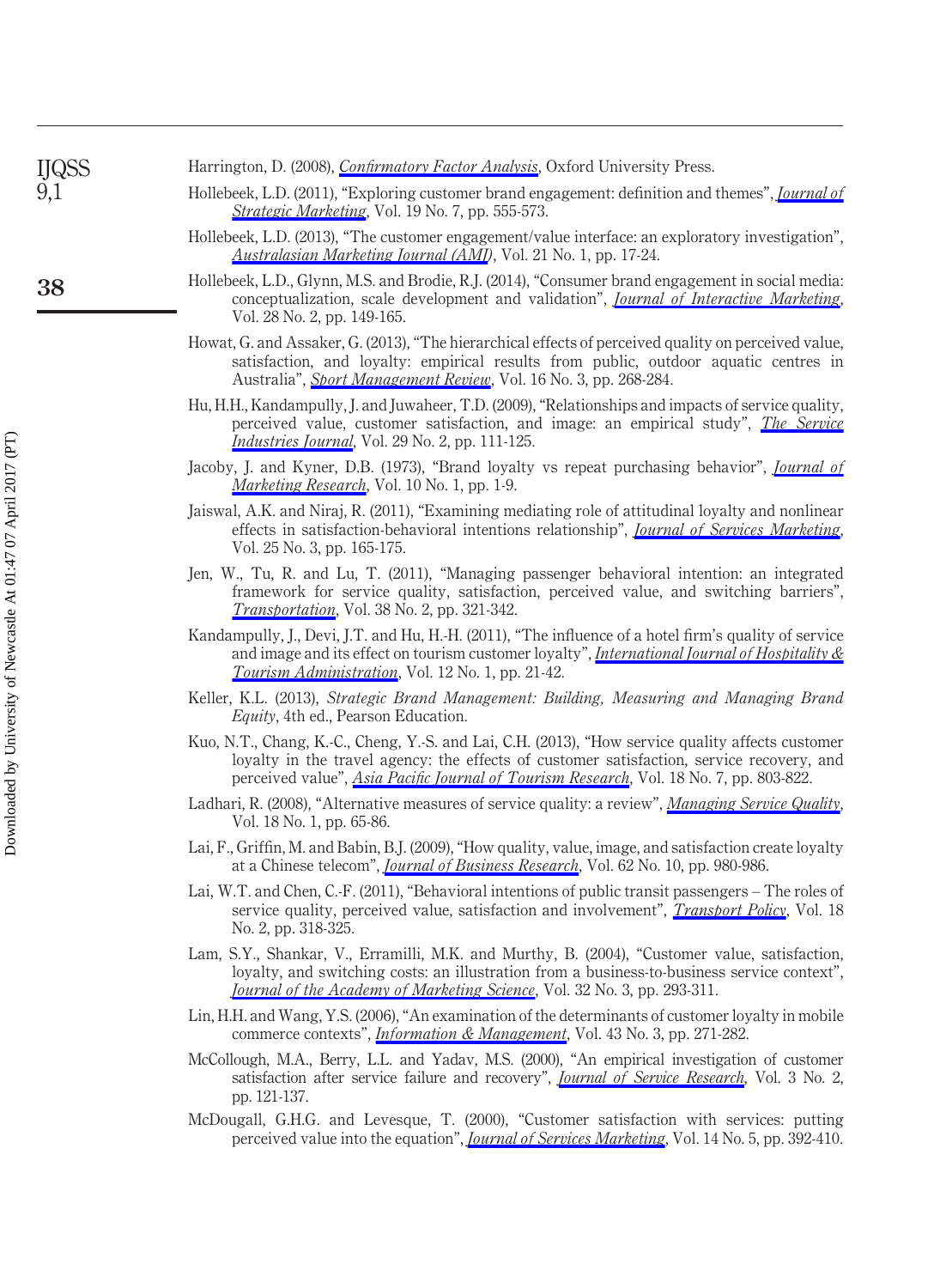- <span id="page-20-14"></span>Nadiri, H., Hussain, K., Ekiz, E.H. and Erdogan, S. (2008), "An investigation on the factors influencing passengers' loyalty in the North Cyprus national airline", *[The TQM Journal](http://www.emeraldinsight.com/action/showLinks?system=10.1108%2F17542730810867272)*, Vol. 20 No. 3, pp. 265-280.
- <span id="page-20-12"></span>Nguyen, N. and LeBlanc, G. (1998), "The mediating role of corporate image on customers' retention decisions: an investigation in financial services", *[International Journal of Bank Marketing](http://www.emeraldinsight.com/action/showLinks?system=10.1108%2F02652329810206707)*, Vol. 16 No. 2, pp. 52-65.
- <span id="page-20-8"></span>Okeudo, G. and Chikwendu, D. (2013), "Effects of airline service quality on airline image and passengers' loyalty: findings from Arik Air Nigeria passengers", *[Journal of Hospitality](http://www.emeraldinsight.com/action/showLinks?crossref=10.5897%2FJHMT2013.0089) [Management and Tourism](http://www.emeraldinsight.com/action/showLinks?crossref=10.5897%2FJHMT2013.0089)*, Vol. 4 No. 2, pp. 19-28.
- <span id="page-20-9"></span>Oliver, R.L. (1980), "A cognitive model of the antecedents and consequences of satisfaction decisions", *[Journal of Marketing Research](http://www.emeraldinsight.com/action/showLinks?crossref=10.2307%2F3150499&isi=A1980KR80300005)*, Vol. 17 No. 4, pp. 460-469.
- <span id="page-20-16"></span>Oliver, R.L. (1999), "Whence consumer loyalty?", *[The Journal of Marketing](http://www.emeraldinsight.com/action/showLinks?crossref=10.2307%2F1252099&isi=000083485900005)*, Vol. 63, pp. 33-44.
- <span id="page-20-5"></span>Parasuraman, A., Zeithaml, V.A. and Berry, L.L. (1988), "SERVQUAL: a multiple item scale for measuring consumer perception of service quality", *[Journal of Retailing](http://www.emeraldinsight.com/action/showLinks?isi=A1988N540200002)*, Vol. 64 No. 1, pp. 12-40.
- <span id="page-20-2"></span>Park, J.W., Robertson, R. and Wu, C.L. (2006), "Modelling the impact of airline service quality and marketing variables on passengers' future behavioural intentions", *[Transportation](http://www.emeraldinsight.com/action/showLinks?crossref=10.1080%2F03081060600917686&isi=000241552000002) [Planning and Technology](http://www.emeraldinsight.com/action/showLinks?crossref=10.1080%2F03081060600917686&isi=000241552000002)*, Vol. 29 No. 5, pp. 359-381.
- <span id="page-20-17"></span>Patterson, P., Yu, T. and De Ruyter, K. (2006), *Understanding Customer Engagement in Services*.
- <span id="page-20-13"></span>Patterson, P.G. and Spreng, R.A. (1997), "Modelling the relationship between perceived value, satisfaction and repurchase intentions in a business-to-business, services context: an empirical examination", *[International Journal of Service Industry Management](http://www.emeraldinsight.com/action/showLinks?system=10.1108%2F09564239710189835&isi=000071441000005)*, Vol. 8 No. 5, pp. 414-434.
- <span id="page-20-11"></span>Rust, R.T. and Oliver, R.L. (1994), *Service Quality: Insights and Managerial Implication from the Frontier*, Sage Publications, New York, NY.
- <span id="page-20-10"></span>Saha, G.C. and Theingi (2009), "Service quality, satisfaction, and behavioural intentions: a study of low-cost airline carriers in Thailand", *[Managing Service Quality: An International Journal](http://www.emeraldinsight.com/action/showLinks?system=10.1108%2F09604520910955348)*, Vol. 19 No. 3, pp. 350-372.
- <span id="page-20-7"></span>Saleem, H. and Raja, N.S. (2014), "The impact of service quality on customer satisfaction, customer loyalty and brand image: evidence from hotel industry of Pakistan", *Middle-East Journal of Scientific Research*, Vol. 19 No. 5, pp. 706-711.
- <span id="page-20-0"></span>Schaufeli, W.B., Salanova, M., González-Romá, V. and Bakker, A.B. (2002), "The measurement of engagement and burnout: a two sample confirmatory factor analytic approach", *[Journal of](http://www.emeraldinsight.com/action/showLinks?crossref=10.1023%2FA%3A1015630930326) [Happiness Studies](http://www.emeraldinsight.com/action/showLinks?crossref=10.1023%2FA%3A1015630930326)*, Vol. 3 No. 1, pp. 71-92.
- <span id="page-20-4"></span>So, K.K.F., King, C. and Sparks, B. (2012), "Customer engagement with tourism brands: scale development and validation", *[Journal of Hospitality & Tourism Research](http://www.emeraldinsight.com/action/showLinks?crossref=10.1177%2F1096348012451456&isi=000342581300002)*, Vol. 38 No. 3, pp. 304-329.
- <span id="page-20-1"></span>So, K.K.F., King, C., Sparks, B.A. and Wang, Y. (2014), "The role of customer engagement in building consumer loyalty to tourism brands", *[Journal of Travel Research](http://www.emeraldinsight.com/action/showLinks?isi=000366607900005)*, pp. 1-15.
- <span id="page-20-15"></span>Sprott, D., Czellar, S. and Spangenberg, E. (2009), "The importance of a general measure of brand engagement on market behavior: development and validation of a scale", *[Journal of](http://www.emeraldinsight.com/action/showLinks?crossref=10.1509%2Fjmkr.46.1.92&isi=000262871000011) [Marketing Research](http://www.emeraldinsight.com/action/showLinks?crossref=10.1509%2Fjmkr.46.1.92&isi=000262871000011)*, Vol. 46 No. 1, pp. 92-104.
- <span id="page-20-6"></span>Tam, J.L.M. (2004), "Customer satisfaction, service quality and perceived value: an integrative model", *[Journal of Marketing Management](http://www.emeraldinsight.com/action/showLinks?crossref=10.1362%2F0267257041838719)*, Vol. 20 Nos 7/8, pp. 897-917.
- <span id="page-20-3"></span>Tellis, G.J. (1988), "Advertising exposure, loyalty, and brand purchase: a two-stage model of choice", *[Journal of Marketing Research](http://www.emeraldinsight.com/action/showLinks?crossref=10.2307%2F3172645)*, Vol. 15 No. 2, pp. 134-144.

Downloaded by University of Newcastle At 01:47 07 April 2017 (PT) Downloaded by University of Newcastle At 01:47 07 April 2017 (PT)

Airline passenger loyalty